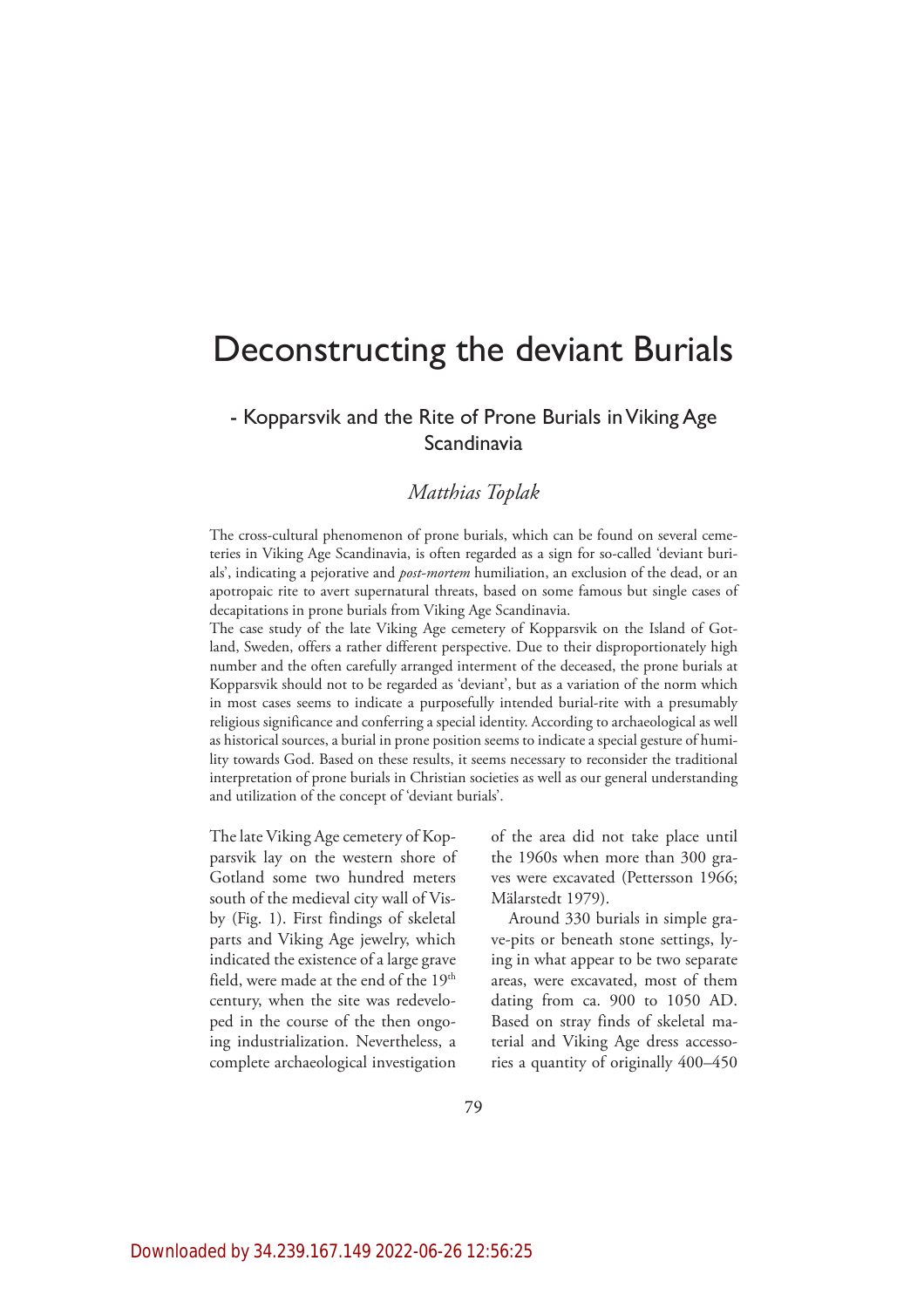

*Figure 1. Map of southern Scandinavia with the important trading places in the late Viking Age [Drawing by the author]*

graves can be calculated, some of which might have been destroyed in modern times through industrial utilization of the area which is now part of the harbour of Visby. Still, even with around 330 burials, Kopparsvik is largest excavated cemetery from Viking Age Gotland and it is to assume that Kopparsvik did not only serve as the cemetery for a handful of farms, but belonged to a larger community settled around the area of present-day Visby with the medieval harbour of Almedalen as its centre (Toplak 2015; 2016a; 2016b).

In contrast to the southern area of the cemetery, which shows a balanced distribution of female and male burials, there is a remarkable dominance of around 90% male burials in the northern part alongside the former shoreline. The cemetery comprises almost exclusively adult burials: burials of young children are completely missing. Either women and children were buried on a separate grave field which is still unknown, or the population around Kopparsvik consisted mainly of male adults, pointing to comprehensive trading activities.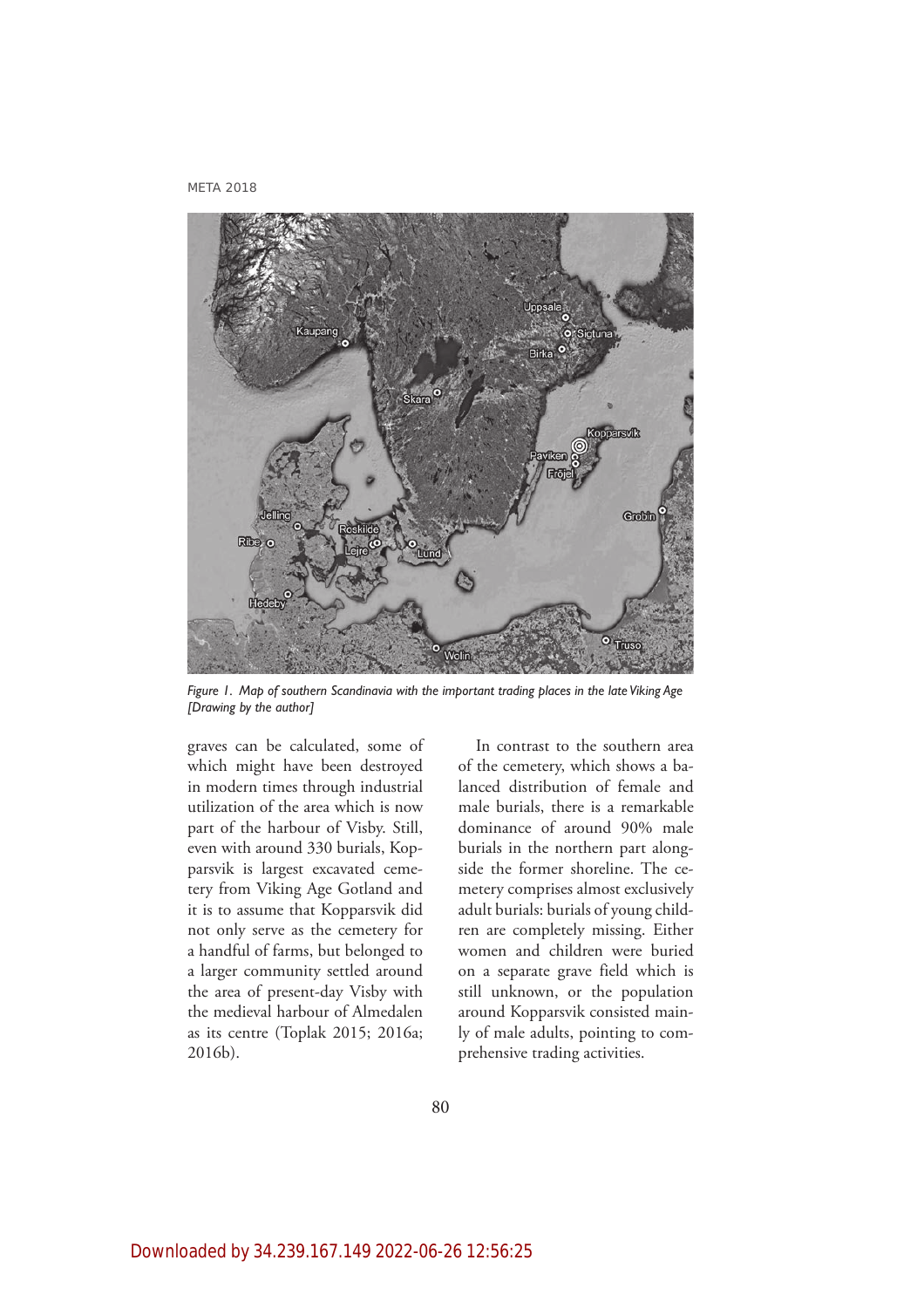The burials of Kopparsvik were astonishingly poor. In most cases the dead were buried only in their clothes, and only some metal dress accessories such as fibulae, belts or jewellery were found, comparable to the late Viking Age churchyard burials on Gotland (Thunmark-Nylén 1995). Grave goods were absent in nearly a third of all burials and true grave goods that are normally expected to be present in a Viking Age cemetery such as weapons, tools or food were extremely rare. In the few cases (2% of all burials) in which weapons – mainly weapon knives, some axes and lances – were deposited, it can be assumed that these artefacts of power and status as reminiscence of traditional ideas of a warrior ideology were used to legitimize or to maintain the claim to power of a conservative elite in face of social and ideological transformations (Jakobsson 1992; Härke 2003; Brather 2009; Staecker 2009, s. 485–491). Swords, shields and armour or riding equipment were completely absent which shows an obvious shift away from a traditional and archaic warrior ideal of Vendel and early Viking Age (Härke 1990; 1992).

Furthermore, several finds point to an external influence or the presence of people of non-Gotlandic origin (Toplak 2016a, s. 175–179), as do the first results of an extensive strontium isotope analysis (Arcini 2010, s. 18).

The most striking element at Kopparsvik, which distinguishes this cemetery from any other Viking Age burial place, is the unusual large number of prone burials (Toplak 2016a, s. 93–101). Around 50 deceased – mostly men – were buried in a prone position, the majority of them in the northern area of the cemetery alongside the former shoreline (Fig. 2). By this, the burials at Kopparsvik offer a unique access for a detailed analysis and a better understanding of a little considered but frequently appearing feature in burial rites.<sup>1</sup>

Prone burials as a form of special treatment of the dead are known from many cultural groups and ages – from Palaeolithic to modern times –, ranging between an isolated phenomenon and a frequent burial rite on several burial grounds (Arcini 2009; Duma 2010; Gardeła 2011; Gardeła 2013a; Gardeła 2015a; Skóra 2014; Toplak 2017). One of the earliest examples comes from the well-known triple burial of Dolní Věstonice with one of the deceased buried in a prone position (Klíma 1987; Svoboda 2015), while modern prone burials are to be found in the trenches of the First World War (Silberman 2004), and the Hungarian politician and Chairman of the Council of Ministers of the Hungarian People's Republic Imre Nagy and some other defendant were buried face down with their hands and feet tied with barbed wire after their execution for treason in 1958 (Dornbach 1994).

More than 100 cases of prone burials could be located so far in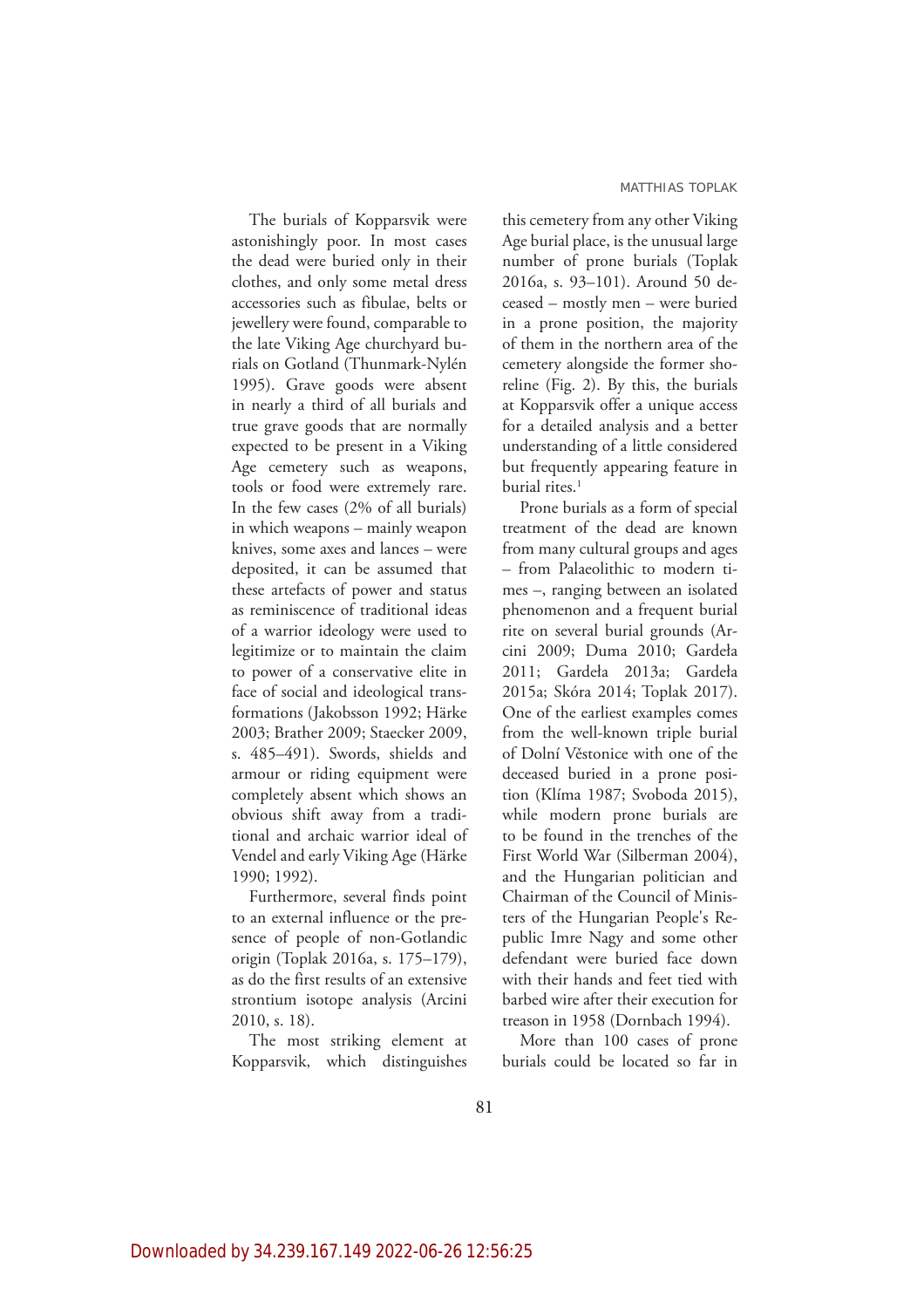

*Figure 2. Distribution of prone burials at the cemetery of Kopparsvik. [Copyright by Lena Thunmark-Nylén, reworked by the author. Reproduced from Thunmark-Nylén, Lena 2006. Die Wikingerzeit Gotlands. III:1-2 - Text. Stockholm, Almqvist & Wiksell, s. 632]*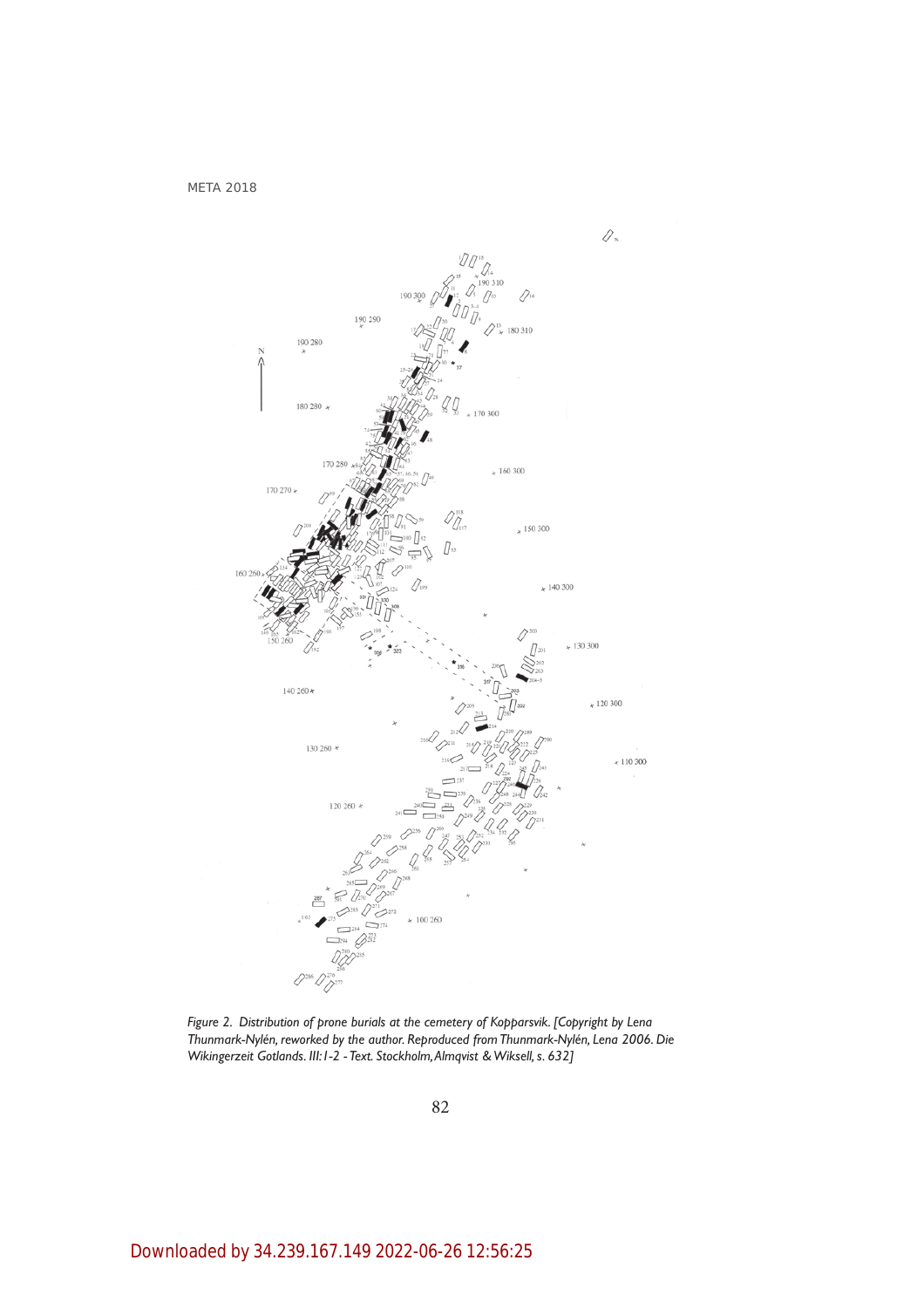#### MATTHIAS TOPLAK

Scandinavia from the first centuries AD until the  $11<sup>th</sup>$  century, most of them dating to the Viking Age (Fig. 3). Single prone burials occur in the Mesolithic and Neolithic Period, f. ex. in Skateholm, Skåne (Larsson 1984) or in Ajvide, Eksta parish, and Domarve, Hablingbo parish, on Gotland (C. Arcini, personal communication). There are no known cases from the Bronze Age as well as from Migration Period – except for one burial from Maglebjerghøj on Zealand (cat. no. 7) –, probably due to the prevailing funeral rite of cremation burials. In the Roman Iron Age, prone burials are much more numerous, mainly between Kattegat and the southern Baltic Sea. Around half a dozen individual cases are to be found on smaller cemeteries on Zealand, Bornholm and in Skåne, while three bigger cemeteries – Masede Fort (cat. no. 8–12) on Zealand and Slusegård (cat. no. 15–18) on Bornholm, and Hammarsnäs (cat. no. 42–47) in Skåne – comprise each half a dozen prone burials. In present-day Sweden, single prone burials are known from Öland and Gotland.

The majority of the around 100 cases of prone burials in Viking Age Scandinavia comes from Gotland (Fig. 4) due to the high number at Kopparsvik (cat. no. 53–101), while a dozen prone burials are known from mainland Sweden and



*Figure 3. Distribution of prone burials in southern Scandinavia from Roman Iron Age to Late Viking Age. Two burials in northern Scandinavia (cat. no. 21; Haug, Hadseløya, Vesterålen, and cat. no. 34; Björkå, Ångermanland) are not depicted. [Drawing by the author]*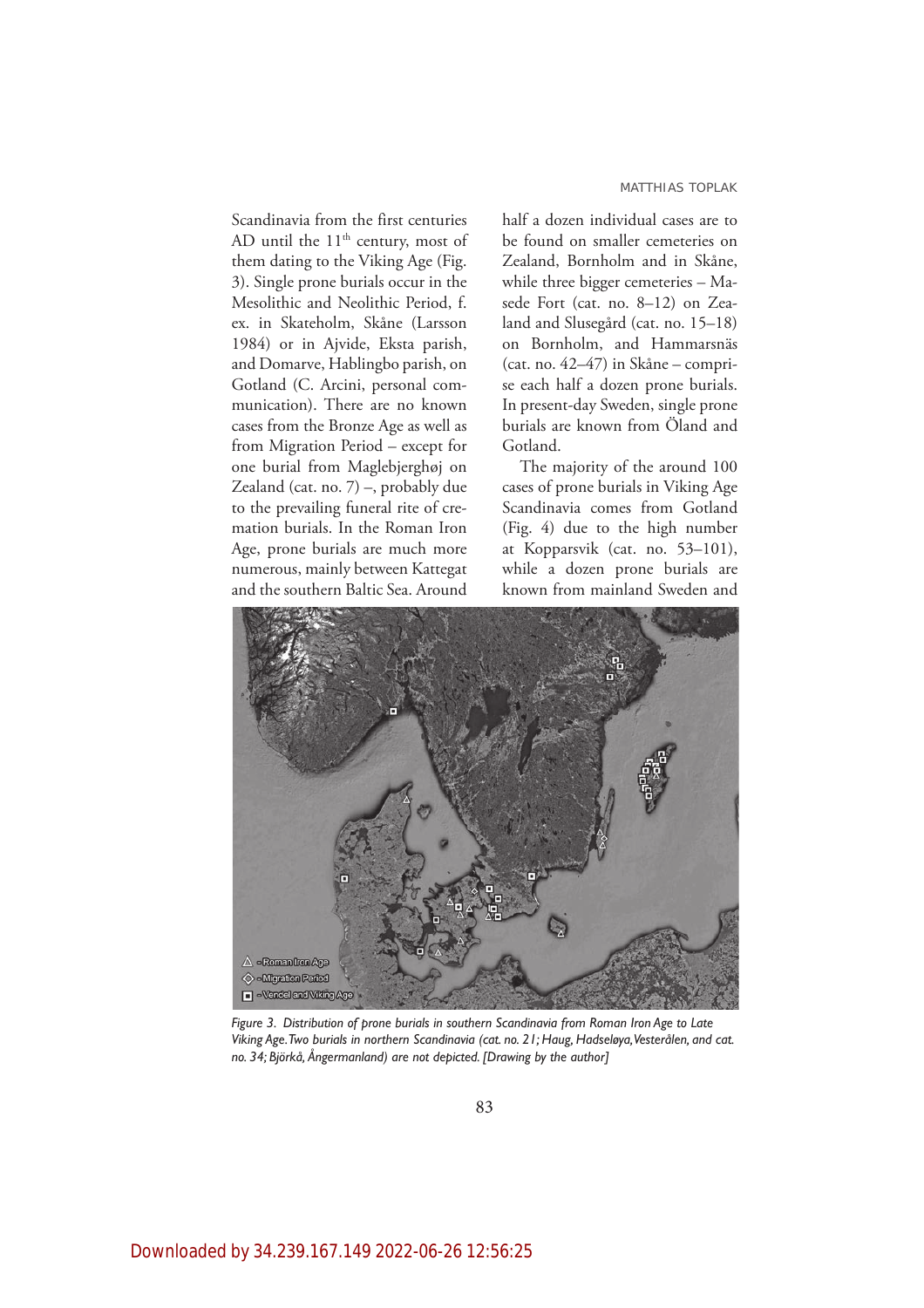

*Figure 4. Distribution of prone burials on Gotland from Roman Iron Age to Late Viking Age. [Drawing by the author]*

Denmark and only very few cases from Norway. In some of the burials from Kaupang (cat. no. 22–24) the deceased are lying in a twisted and partially prone position, which seems not to be intended. The only known case of an apparently intended prone burial comes from the Christian cemetery of Haug on Hadseløya, Vesterålen, dating to the late Viking Age (cat. no. 21).

The far spread rite of prone burials is interpreted mostly based on ethnographical and Early Modern sources (Zielonka 1957, s. 21–22; Wiegelmann 1966, s. 169–170; Grenz 1967, s. 261–262; Kowalczyk 1968, s. 123–124; Faull 1977, s. 9–10; Handler 1996; Kim 1998; Żydok 2004, s. 43–44; Barber 2010, s. 44–46) whose alleged va-

lidity was – except for single criticism on this anachronistic approach (Brather 2001, s. 264; Brather 2007, s. 114–116; Biermann 2009) – oversimplified transferred onto prehistoric societies, and is often regarded as one parameter of a special treatment of the deceased, a so-called 'deviant burial' (Hirst 1985, s. 36–37; Wilson 1992, s. 82; Aspöck 2008, s. 28; Arcini 2009, s. 194– 195; Tsaliki 2008, s. 8; Reynolds 2009, s. 68–76; Gardeła 2013a; 2013b; 2015a; 2015b; Gardeła & Kajkowski 2013). Such a 'deviant burial' (which should better be called 'atypical burial' (Aspöck 2008, s. 19–21)), indicated by a prone position of the deceased, is seen as a post-mortem humiliation and exclusion of the dead with a pejorative intent. On the one hand, this could be the case with executed criminals or people that violated some taboo – e.g. suicide, infanticide, rape, non-normative gender behaviour or the violation of religious rules (Faull 1977, s. 9; Harman et al. 1981, s. 167–168; Philpott 1991, s. 74–75; Tsaliki 2008, s. 7; Reynolds 2009, s. 52). On the other hand, it might have been intended as an apotropaic rite to avert supernatural threats such as the 'evil eye' (Wilke 1931, s. 205; 1933, s. 457; Hocart 1938; Lykiardopoulos 1981; Dundes 1992), or to prevent the dead from haunting the living as revenant (Wilke 1931, s. 205; 1933, s. 460; Kyll 1964, 178; Reynolds 2009, s. 89; Gardeła 2013a, s. 116–117; Gardeła & Kajkowski 2013, s. 787),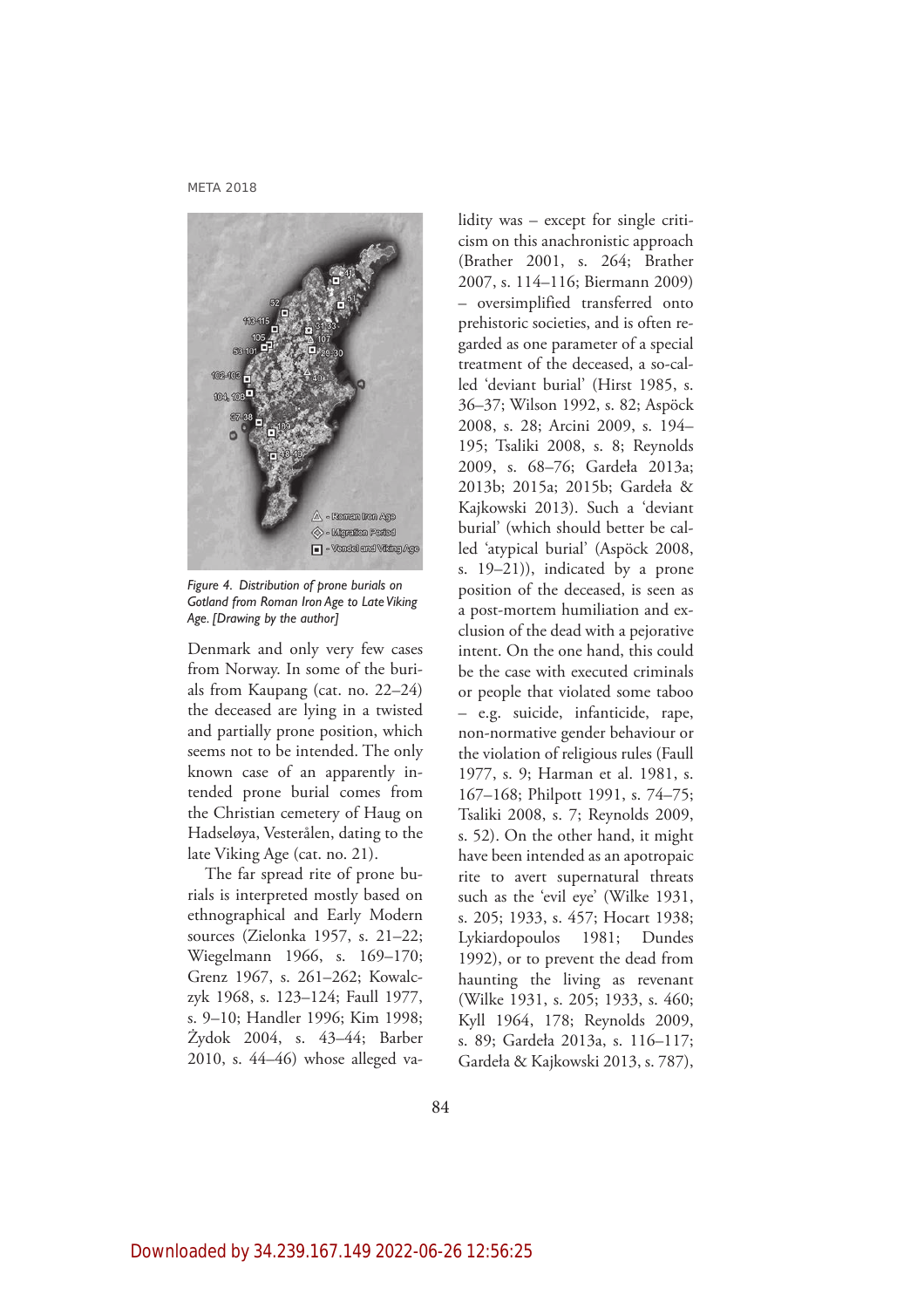– this applies mostly to people who were feared for their magic powers; witches, sorcerers, shamans or other so-called ritual specialists, who might still be dangerous even after their death.

The term 'deviant burial' or 'deviant grave' originates from British archaeology (Geake 1992, s. 87; Aspöck  $2008$ <sup>2</sup> and was originally used for late Roman and Anglo-Saxon burials that differ from 'normative' burials by aspects of pejoratively intended special treatment of the dead, such as beheading, mutilation, stoning, fastening of the corpse into the grave by stones, bonds or stakes, a twisted posture of the body or a location of the grave apart from the cemetery area or at its outer edges, often connected to so called 'execution cemeteries' (Harman et al. 1981; Philpott 1991; Reynolds 2009). This concept of a 'deviant burial' has been widely adapted in Scandinavian Viking Age archaeology, and was used excessively for graves that might differ from the expected norm only by single aspects as e.g. a prone position of the dead or which show signs of a special treatment of the dead during the funeral rites that seem to be somehow 'odd' in modern eyes and do not fit with our understanding of a proper and careful funeral.

This interpretation as some form of 'deviant burial' seems to be plausible for some Scandinavian prone burials, mainly for double graves, in which one of the deceased was buried prone and decapitated – mostly in superposition of the regular burial (Skaarup 1989) – and can be regarded as a human sacrifice or an immolation of a slave, a prisoner (of war?) or a follower (Fig. 5). The prone position in these burials seems to be an intended dehumanization or objectification of the dead. Those decapitated individuals in prone position were not buried as human beings but degraded into an object as grave good for the regular burial. Known examples come from the cemetery of Slusegård on Bornholm (cat. no. 15, 17), dating to the Early Roman Iron Age, or from



*Figure 5. Drawing of the decapitated male from Lejre, grave 55 (cat. no. 5), which was buried in a prone posture above another male. [Copyright by Steen Wulff Andersen, reworked by the author. Reproduced from Andersen, Steen W. 1993. Lejre – skibsætninger, vikingegrave, Grydehøj. Aarbøger for nordisk oldkyndighed og historie 1993, s. 24]*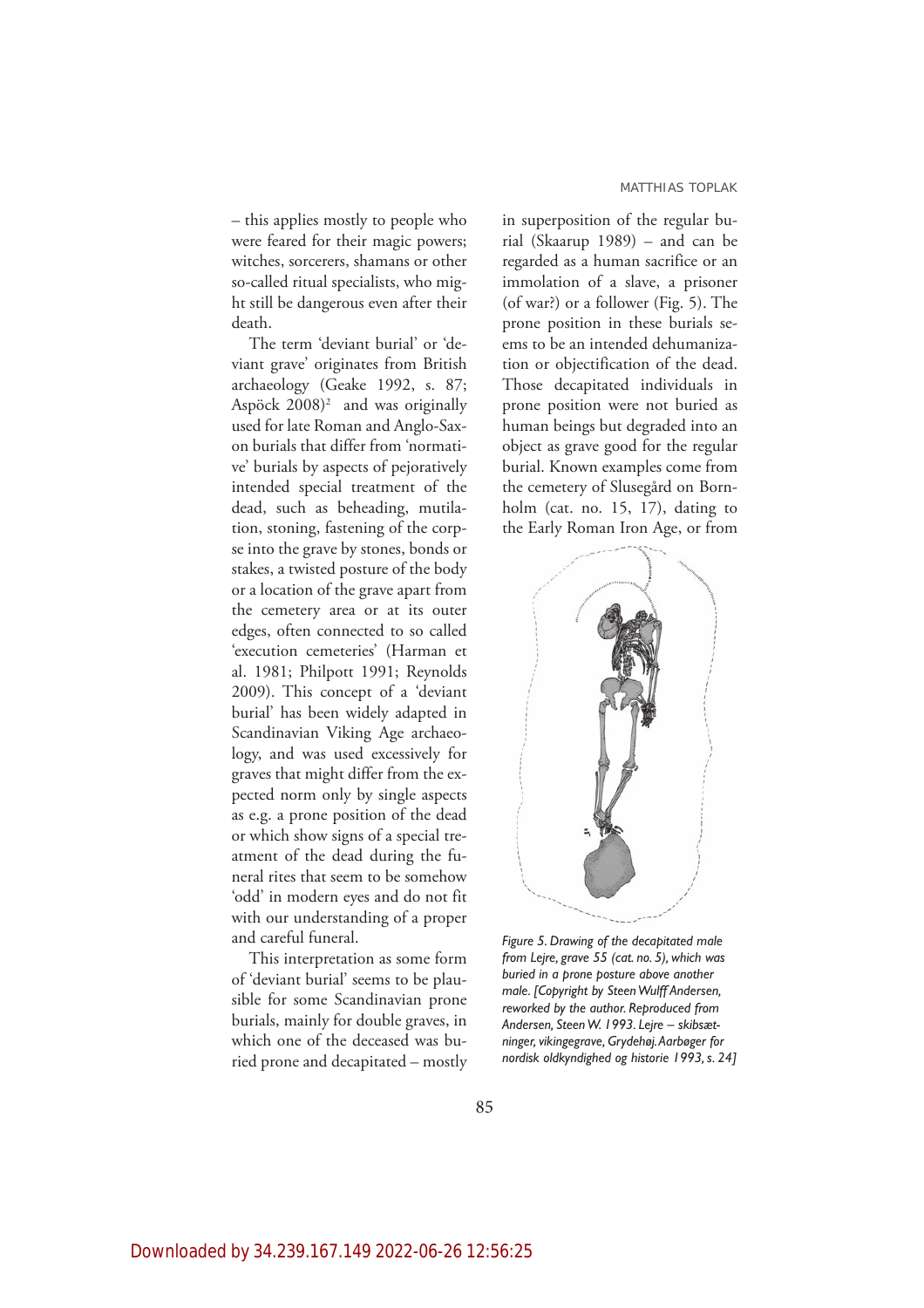Viking Age cemeteries in Birka (cat. no. 27) or in Bollstanäs (cat. no. 35, 36) and Kumle Høje (cat. no. 4) and Lejre (cat. no. 5). In three burials from the cemetery of Nordre Bikjholberget at Kaupang (cat. no. 22–24) the twisted, prone posture of the dead might rather result from a careless funeral of executed criminals or slaves as the examples of the typical Anglo-Saxon 'execution cemeteries'.

Furthermore, in single cases a prone posture might in fact relate to a special treatment of the dead, that reflects apotropaic intentions, as e. g. the immobilization of the corpse through stones that were placed directly upon the body and blades of sword or knife as symbolic fixation. Possible examples might be found in a burial from the Viking Age cemetery of Bogøvej (cat. no. 2), or in a Late Vendel Period burial in Bjärs on Gotland (cat. no. 31), even if these aspects of a potential apotropaic rite are difficult to be unquestionable proven in the archaeological record from a source-critical point of view and must therefore often be treated with caution.

This widely accepted and constantly repeated scientific view of a prone position of the dead as an indication for a 'deviant' burial – an exclusion of the deceased or an apotropaic rite – is difficult to align with the setting at Kopparsvik because of the pure number of the prone burials at the cemetery as well as because of the manner of the burials itself.

It would be implausible to assume that Kopparsvik should be regarded as the cemetery of a society in which around 1/6 of the population was either a criminal or a dangerous dead. In addition, the prone burials at Kopparsvik are missing these factors that are often postulated to be associated with 'deviant burials', as beheading, stoning or twisted posture (Philpott 1991, s. 71–74; Buckberry 2008, s. 150; Cherryson 2008, s. 121–122; Taylor 2008, s. 91–92; Reynolds 2009, s. 62–89). <sup>3</sup> There is no clear evidence for decapitation or mutilation and no safe evidence for ravishment or stoning. Single cases in which the body seems to lie in a negligent position – halfway in a ventral, halfway in a lateral position – might result from taphonomical processes (Nilsson Stutz 2003, s. 131–159). Based on the position of the legs in relation to the upper part of the body it is to assume that the dead was buried in a crouched position and that the body later collapsed into a twisted posture. In single instances, it has to be taken into consideration that the prone position of the skeleton might result from taphonomical processes through which the corpse, that was laid down in a crouched or lateral posture during the funeral, collapsed into a ventral position. This might be possible when the dead is buried in a hollow space without surrounding soil that bears the corpse as f. ex. in coffins, stone cists or even within coarse and stony ground. Possible examples might be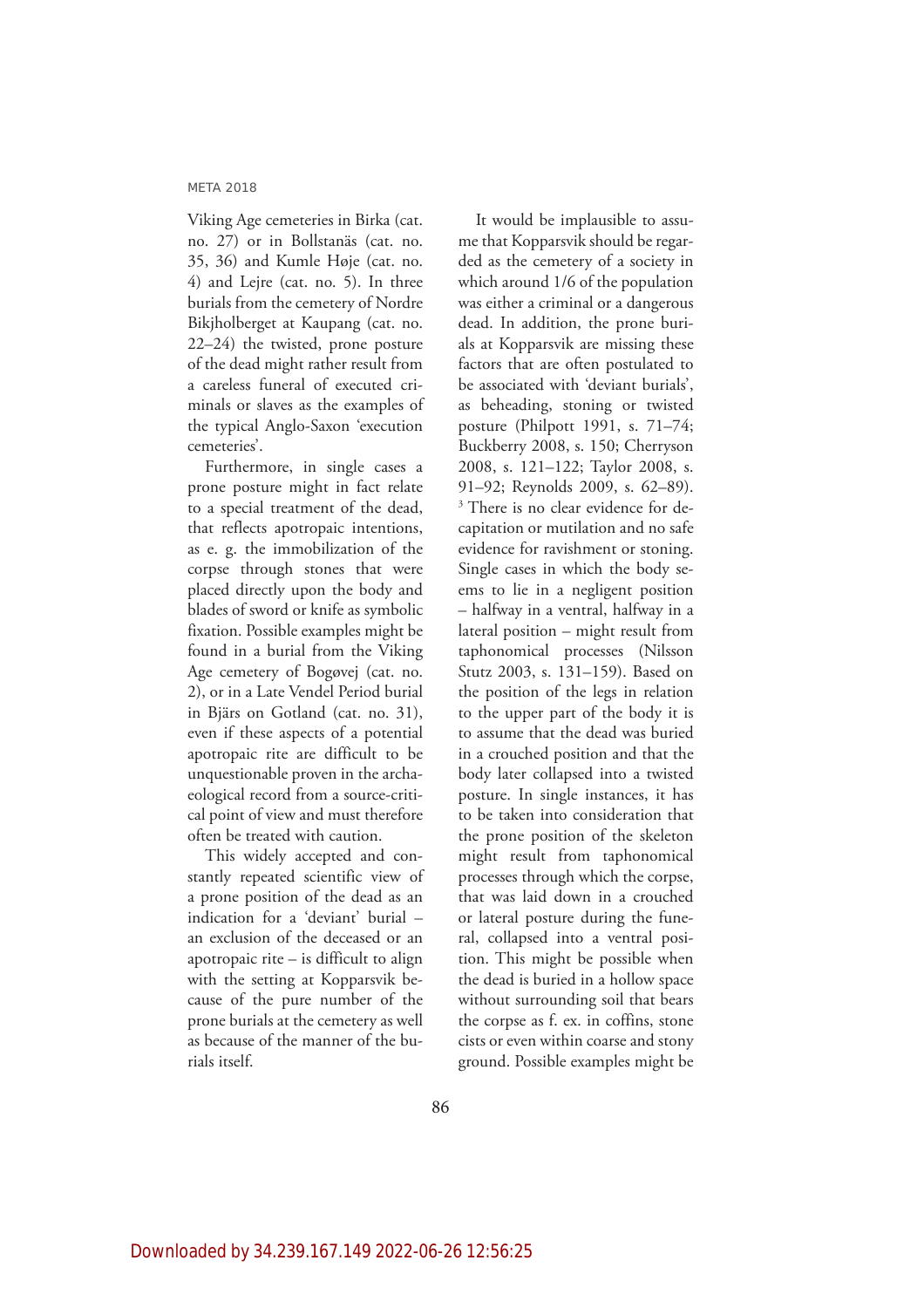MATTHIAS TOPLAK

the prone burial in a stone cist from the Iron Age cemetery of Algutsrum on Öland (cat. no. 26) or two graves from the late Viking Age cemetery of Havor, Hablingbo parish, on Gotland (cat. no. 48, 49) with individuals lying in a half-ventral posture on their left side, possible due to a lack of care in the deposition of the corpses during the funeral.

The majority of the prone burials differed from the supine burials merely in their ventral position, the deceased were arranged in a careful manner, the legs were stretched, the arms were lying beside the body or were crossed beneath belly or chest in the same position as in supine burials (Fig. 6). Many of the deceased were buried in their dress with metal elements such as fibulas, belts or knifes as it was custom on late Viking Age cemeteries and churchyards. The prone burials lay among the 'normal' graves, however clearly orientated towards the former shoreline and with the head in a southwestern direction, and in every one of the few double graves at least one of the dead was lying prone. A female individual was buried with rich dress accessories and jewelleries lying prone in a double or perhaps triple burial with two men in supine and crouched position (cat. no. 77); the man in crouched position was holding his hand on the woman's hip (Fig. 7). This intimate contact between man and woman indicates a close relationship and signals affection towards the dead woman despite or perhaps even because of her



*Figure 6. Prone burial of an adult male at the cemetery of Kopparsvik (grave 178, cat. no. 83). [Copyright by ATA, Riksantikvarieämbetet, Documentation of the excavation by Mälarstedt 1964–66]*

prone position, a feature that can be traced in some more double graves with prone burials in Kopparsvik. These double burials with at least one deceased in prone position as well as the disproportionately high number of prone burials and the in most cases carefully arranged interment of the deceased contradict the classical and at times even overhasty interpretation of prone burials as something odd, as 'deviant burials', that should exclude and humiliate the dead. Instead, the characteristic of the burials in Kopparsvik suggest that a prone position of the dead has to be regarded as a variation of the norm which seems to indicate a pur-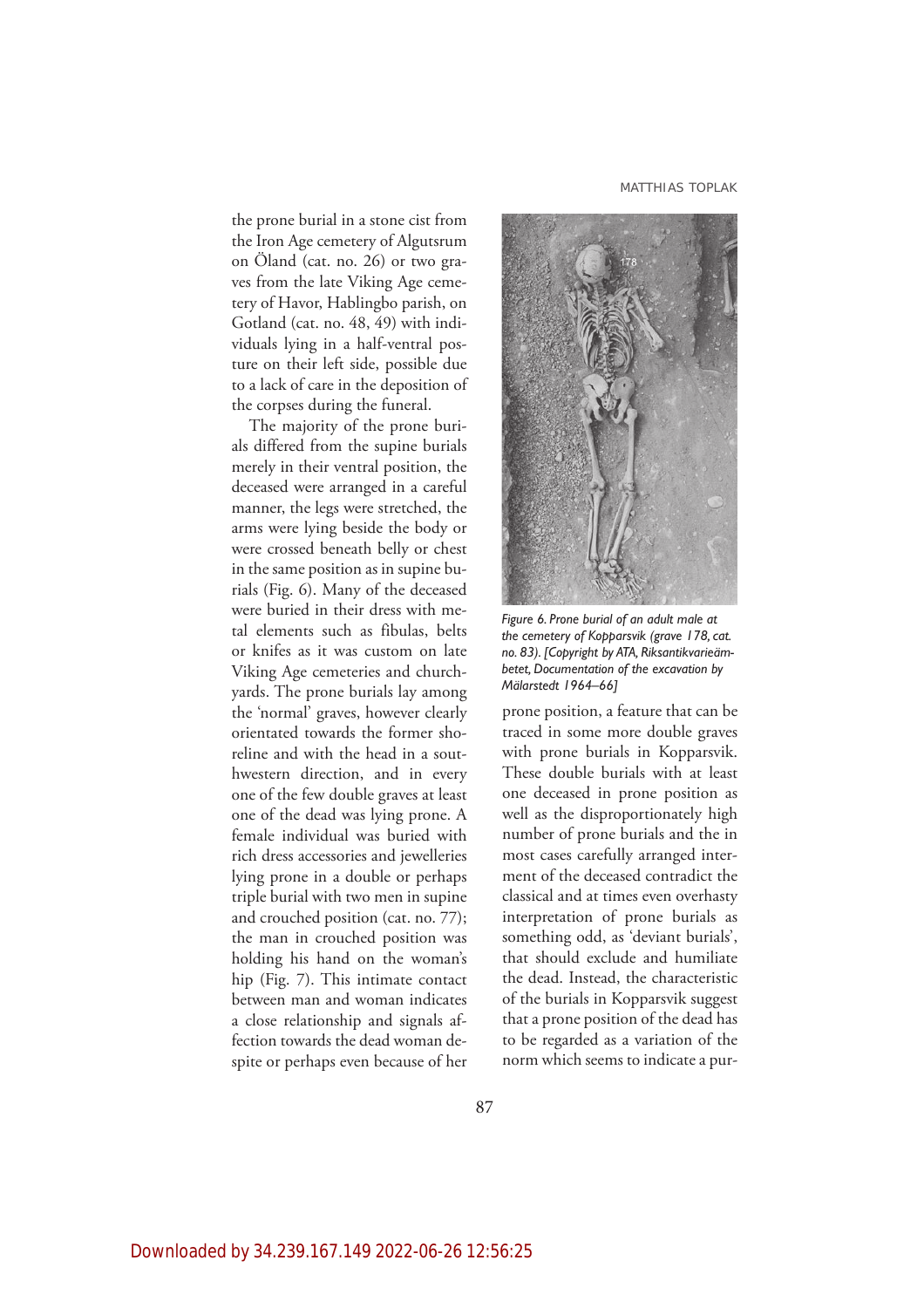

*Figure 7. Tripple burial at the cemetery of Kopparsvik (graves 138–140) with a female in prone posture (cat. no. 77). [Copyright by ATA, Riksantikvarieämbetet, Documentation of the excavation by Mälarstedt 1964–66]*

posefully intended burial-rite with a cultural or religious significance and conferring a special identity.

This distinct result corresponds quite well with the overall impression of the rite of prone burials in comparative perspective within Scandinavia and strengthens the assumption to regard even the majority of the other prone burials in Late Iron Age – or at least in Viking Age Scandinavia – as normative and regular burials, perhaps as a marker of identity according to the funerary traditions of a cultural, religious or ethnical defined social group. Examples for this assumption can be traced among the prone burials at Masede Fort on Bornholm (cat. no. 8–12), at Hammarsnäs in Skåne (cat. no. 42, 43, 45–47), and some other minor cemeteries from the Roman Iron Age in Denmark (cat. no. 1, 3, 6, 14, 20), as well as in some Viking Age prone burials in Denmark (cat. no. 13, 19), on Gotland (cat. no. 30, 32, 33, 37, 41, 51, 52, 103, 104, 109, 113, 115) and in Skåne (cat. no. 39, 118, 119), that show no aspects of a 'deviant' special treatment of the deceased.

Further evidence for intentional prone burials without an apotropaic or punitive function can be found in historical as well as archaeological sources. One of the most important parallels is the famous description of the burial of the Frankish king Pepin III the Short, father of emperor Charlemagne, who wished to be buried prone beneath the entrance of the cathedral of St. Denis to expiate for the sins of his father Charles Martell (Philpott 1991, s. 74; Arcini & Jacobsson 2008, s. 192; Reynolds 2009, s. 69; Schmitz-Esser 2014, s. 603–605). In his book *Liber de rebus in administratione sua gestis* Suger, abbot of St. Denis, describes Pepin's burial:

*Accessimus igitur ad priorem ualuarum introitum et deponentes augmentum quodam, quod a Karolo Magno factum perhibebatur honesta satis occasione, quia pater suus Pipinus imperator extra in introitu ualuarum pro peccatis patris sui Karoli Martelli prostratum se sepeliri non supinum fecerat, ibidem manum apposuimus.*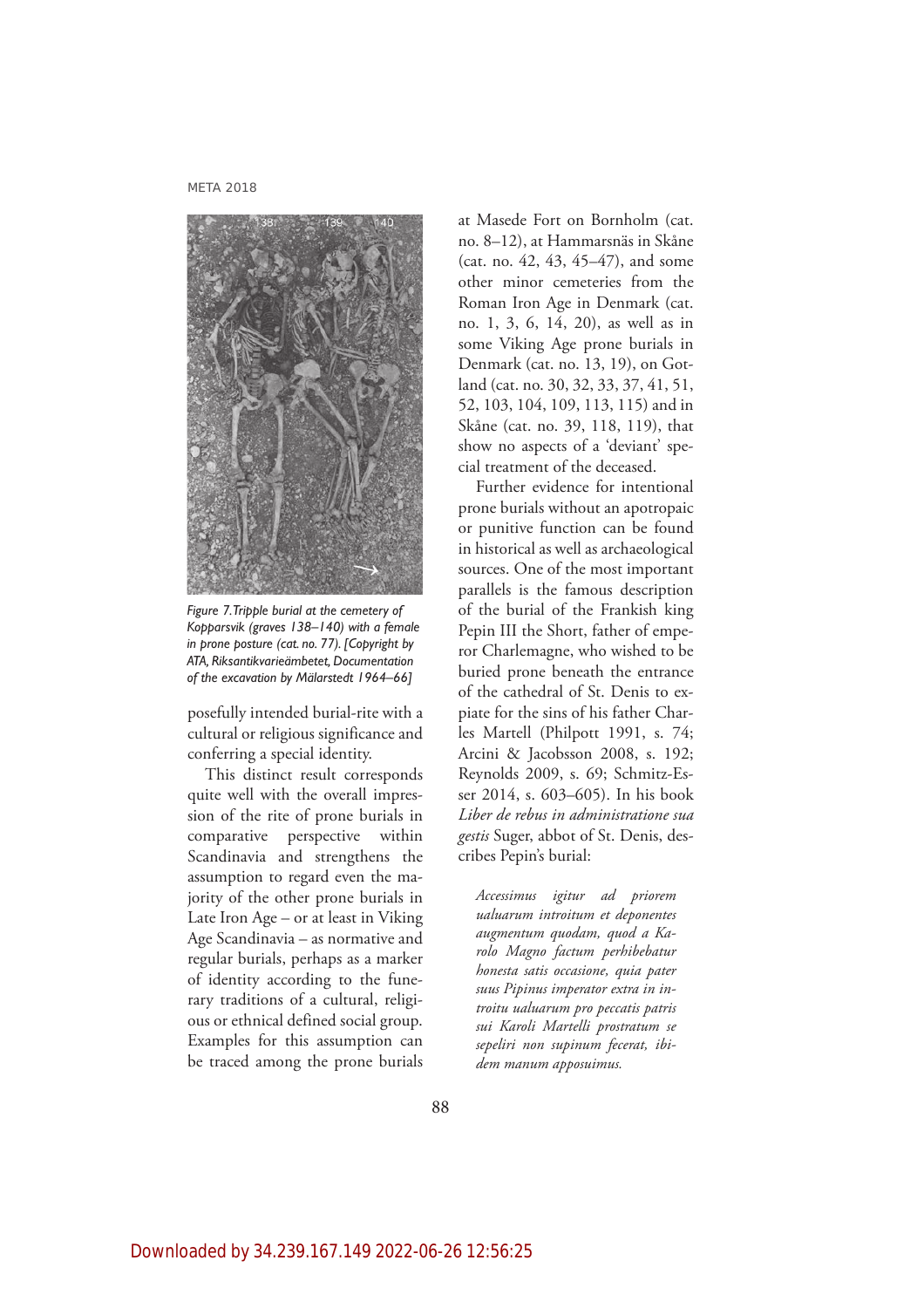Text after Speer & Binding 2000, s. 318–321]

"We then began with the former main entrance, dismantling a certain addition which is thought to have been built by Charlemagne on the very honorable occasion, because his father, the Emperor Pepin, had ordered that he be buried not lying supine outside that entrance door, for the sins of his father Charles Martel." Author's translation

This quotation shows an explicit connection between a prone position of the deceased and a distinct concept of Christian piety, that was the background for some attempts to interpret a prone position in burials as a sign of penitence for concrete sins (Rahtz & Hirst 1974, s. 33; Ernst 1992, s. 142; Rahtz 1993, s. 120–121; Meier 2002, s. 147– 148; Brather 2007, s. 113; Schmitz-Esser 2014, s. 603–605).

Similar archaeological features have been known from a larger number of Merovingian cemeteries, where several people were buried lying prone, sometimes with small lead crosses around their neck or their arms spread out like a cross (Salin 1952, s. 221–222) as well as on high and late Medieval monastery graveyards in Continental Europa and Britain (Schütte 1989, s. 259; Ernst 1992, s. 142; Fehring & Scholkmann 1995, pp. 41, 50-51; Berszin 1999, s. 134; Weber 1999, s. 141–142; Meier 2002, s. 147– 148; Eibl 2005, s. 232; Prehn 2005, s. 460; Jungklaus 2009, s. 199–200; Wittkopp 2009, s. 183–185) and in Scandinavia (Dahlbäck 1982, s. 119–120; Pettersson 1991). Based on these features the prone burials in Kopparsvik can be seen as a Christian gesture, not necessarily as pertinence for a concrete committed sin, as was postulated by some scholars before, but as a voluntary act to show a special personal humility towards God. This form of piety is still visible in Orthodox and ultraconservative Catholic Church with the so called 'Metanie' or 'Proskynese' as a prostration in front of the altar (Onasch 1981, s. 313–314; Kunzler 1999, s. 648). A contradictory aspect in this interpretation might be seen in the orientation of these graves along the former shore line on a southwestern/northeastern direction, unlike the expected Christian orientation towards east, which can be found in some probable Christian burials in the southern area of Kopparsvik. However, a closer look upon several other early Christian burial places in Viking Age Scandinavia shows, that this 'typical' Christian burial direction facing east does not have to be taken as absolutely indispensable. The majority of all graves, with pagan as well as with Christian elements, on the cemeteries of Birka was roughly orientated between a northwestern to a southwestern direction (Gräslund 1980, s. 84). On the late Viking Age churchyard of Fröjel parish, Gotland, one grave was lying in opposite direction with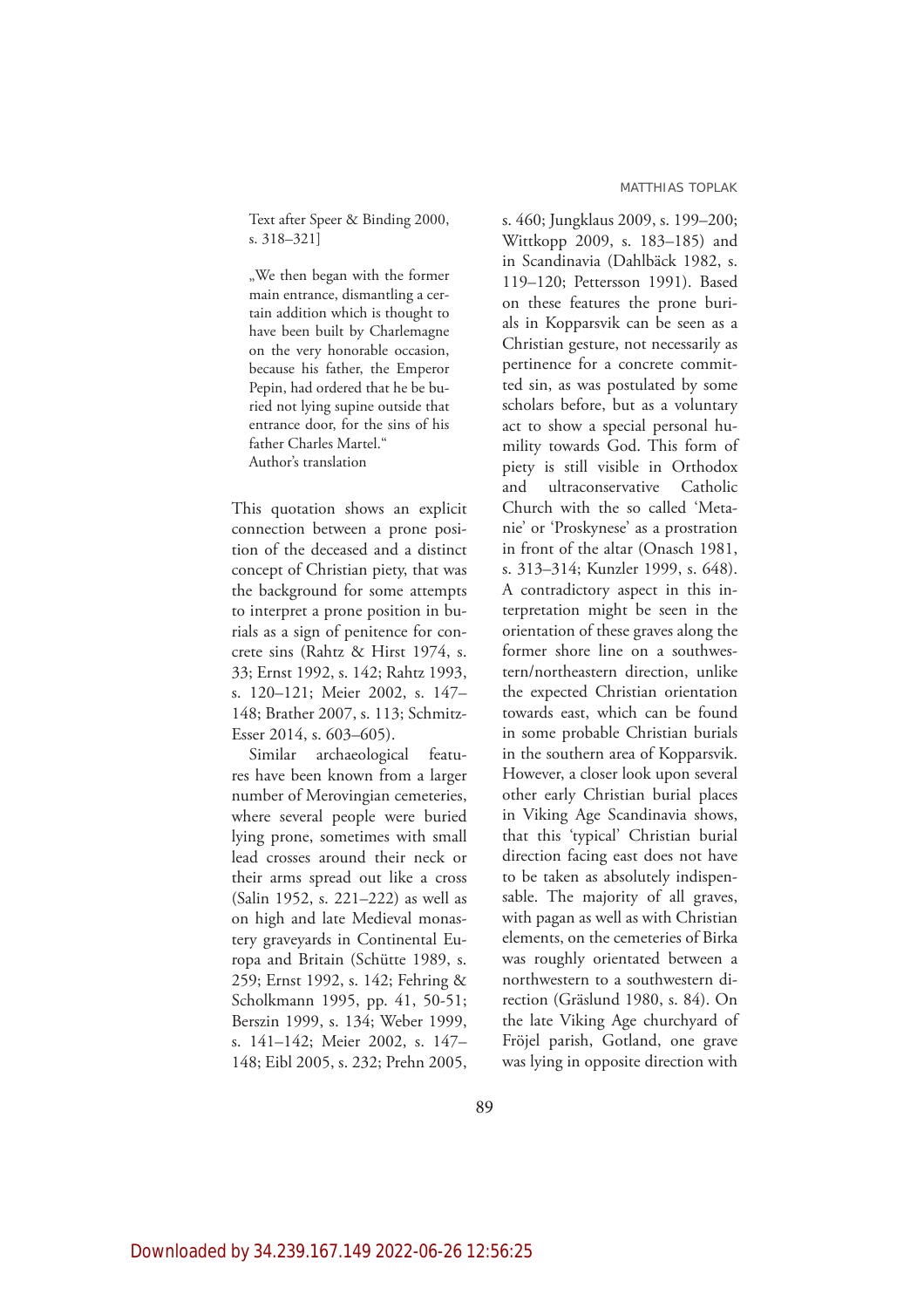the head towards the east, while the other burials were facing east (Carlsson 1999a, s. 14–15) and the early Christian burials at Haug on Hadseløya in Norway were orientated in a northwestern direction (Sellevold 1989, s. 26). At all three places prone burials could be detected (cat. no. 21, 28, 37, 38). Furthermore, around three dozen burials on the Christian churchyard at Humlegården, Sigtuna, deviated from the general east-western orientation by a shift towards a head position in a northwestern or southwestern direction (Kjellström & Wikström 2008, s. 171) as do some of the early Christian burials around the predecessor of St. Hans church in Visby (Swanström 1982, s. 79–80). These examples show that the orientation of the graves facing east as the usual direction for Christian burials can be regarded as one indication for the religious background of a burial, but that this orientation is no obligatory requirement for early Christian burials and may vary due to several circumstances.

The background for an interpretation of the prone burials at Kopparsvik as some kind of Christian influenced burial rite is clearly given by further archaeological evidence for the existence of an early Christian community around Kopparsvik already at the end of the 10th century: A couple of graves – all of them in the southern area of the cemetery, in close vicinity to each other, and with the deceased buried in supine or crouched position



*Figure 8. Cross pendant from a female burial at the cemetery of Kopparsvik, indicating an early Christian community already at the end of the 10th century. [Copyright by Lena Thunmark-Nylén. Reproduced from Thunmark-Nylén, Lena 1995. Die Wikingerzeit Gotlands. I – Abbildung der Grabfunde. Stockholm, Almqvist & Wiksell, fig. 307)]*

– bear resemblance of Christian burial rites; a distinct orientation facing east in contrast to a prevailing southwestern orientation, charcoal in some burials which resembles the Christian burial rite of charcoal burials e. g. in Lund cathedral (Jonsson 2007, s. 58; Holloway 2008; 2009, s. 139–142), stone enclosures around the burial, that might symbolize a border between the unconsecrated pagan ground and the consecrated Christian soil inside the stone enclosure (Gräslund 1996, s. 28–29), and a small cross pendant in a female burial (Staecker 1999, s. 479–480) (Fig. 8). According to the Guta saga, a legendary compilation of the history of Gotland, written in the  $13<sup>th</sup>$  century (Peel 1999, pp. xlii-xlv, 9-10), the first church at the spot of present-day Visby was built at the end of the 10th century and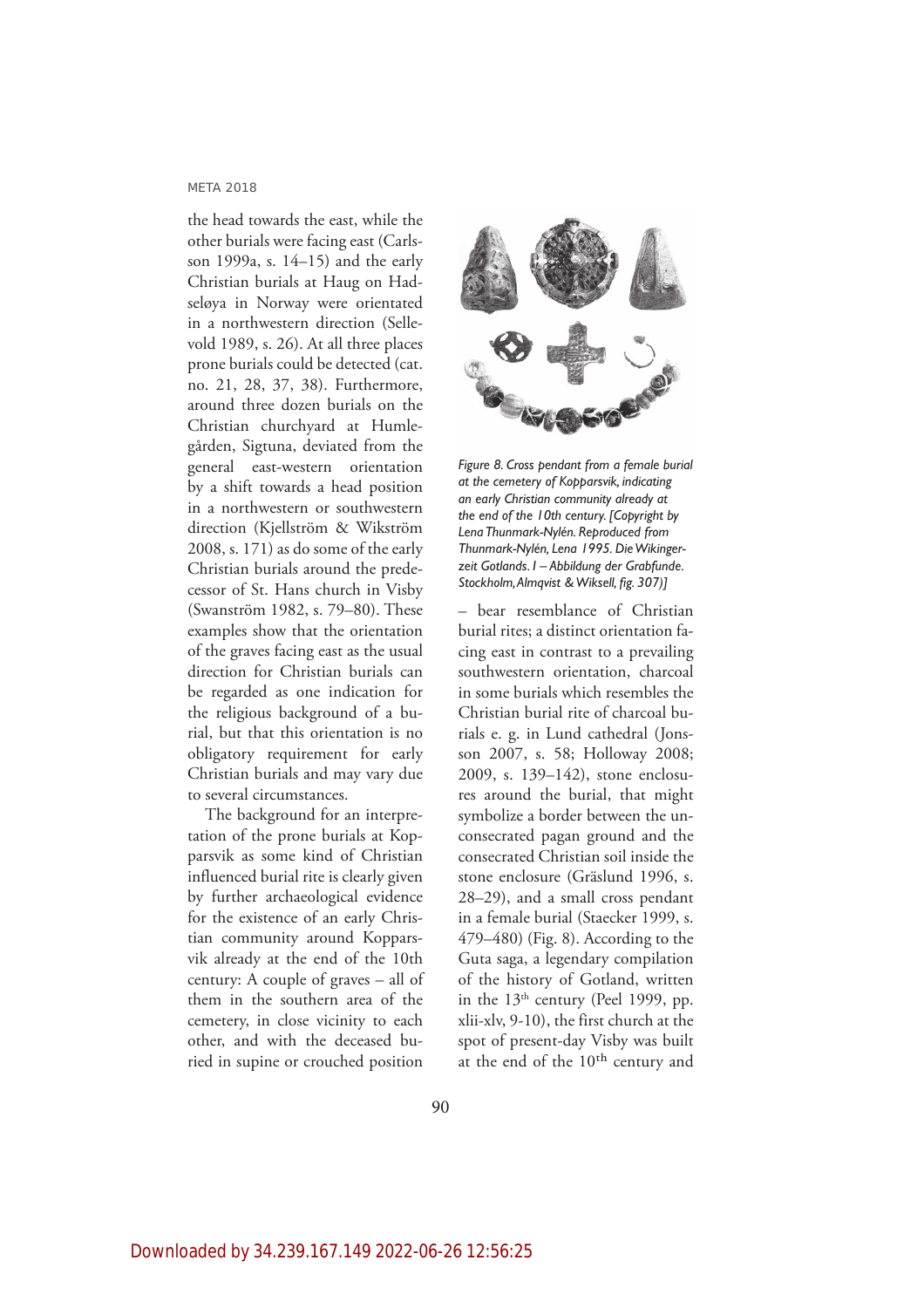a grave slab with runic inscriptions from the second half of the 11th century, found in the ruins of the church of St. Hans in Visby, proves the existence of a Christian community in the late Viking Age near Kopparsvik (Gustavson 1982):

"Herþin at brenna mann ella kirkiu hans, þy et han standr i Vi, firir niþan klintu." Guta saga, Chap. 3. Text after Peel (1999, s. 8)

"Do not burn the man or his church, since it stands at Vi, below the cliff." Author's translation

With this interpretation of the prone burials at Kopparsvik as some special form of a Christian burial rite, probably connected to ideas of piety and humility towards God, there remains the question which cultural or religious background distinguishes the supine burials that clearly contain 'traditional' Christian elements such as the cross pendant or the stone enclosures from the presumably Christian prone burials with a divergent orientation.

One possible explanation for the difference between 'normal' early Christian burials and a Christian prone burial rite can be found in historical accounts as well as in the Old Norse literature in the ritual of the 'primsigning', a primary benediction which signifies a convert as catechumen under instruction of the Christian community before receiving the final sacrament of baptism

(Sandholm 1965; Gräslund 1980, s. 85; Staecker 1999, s. 341–342; Zimmermann 2003). During this time of instruction into the Christian belief the catechumen was allowed to interact with the Christian community and visit the mass even without receiving the Eucharist and being a fully-fledged member of the Christian church. The importance of the rite of the primsigning for the Christianization of Viking Age Scandinavia as a first possibility of contact between pagans and Christianity is elucidated in a chapter of Rimbert's 'Vita Anskarii' about Ansgars efforts to Christianize the inhabitants of Hedeby;

*Quia libenter quidem signaculum crucis recipiebant, ut catechumeni fierent, quo eis ecclesiam ingredi, et sacris officiis interesse liceret, baptismi tamen susceptionem differebant, hoc sibi bonum diiudicantes, ut in fine vitae suae baptizarentur, quatenus purificati lavacro salutari, puri et immaculati vitae aeternae ianuas absque aliqua retardatione intrarent.*

Vita Anskarii auctore Rimberto, Chap. 24. Text after Waitz (1884, s. 53)

"For they were willingly signed with the cross in order to become catechumens, so that they might enter church and attend the celebration of mass; but they refused the reception of baptism, because they thought it to be of advantage to receive the baptism at the end of their life, so that they might, purified by water unto salvation,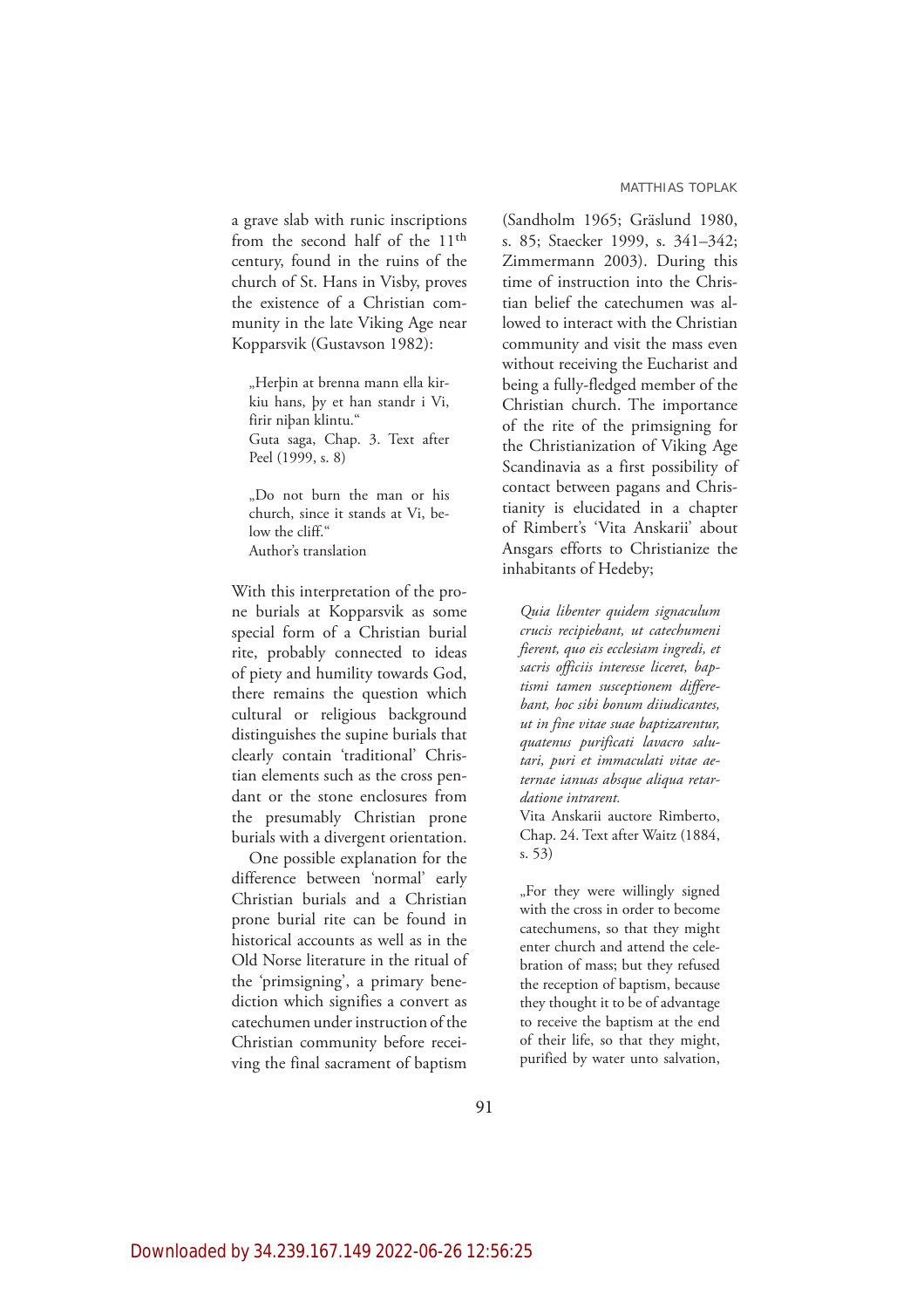pure and spotless and without any delay enter the gates of eternal life." Author's translation

The rite of the primsigning allowed the catechumen to trade at Christian emporia (Ebel 1987, s. 272; Blomkvist 2005, s. 492) or to be in the retinue of a Christian king, which were two important assets of Christianity as can be deduced from several accounts in Old Norse literature;

"Konungr bað Þórólf ok þá bræðr, at þeir skyldu láta prímsignast, því at þat var þá mikill siðr, bæði með kaupmǫnnum ok þeim mǫnnum, er á mála gengu með kristnum mǫnnum; því at þeir menn er prímsignaðir vóru hǫfðu alt samneyti við kristna menn ok svá heiðna, enn hǫfðu þat átrúnaði, er þeim skapfeldast."

Egils Saga-Skalla-Grímssonar, Chap. 50. Text after Nordal (1933, s. 128)

"The king asked Thorolf and his brother that they should take the primsigning, because it was custom among traders as well as among those men that were in service of Christian men; those men that had taken the primsigning could interact with Christian as well as with heathen men but had the faith that suited them most<sup>"</sup>

Author's translation

The benefits of the primsigning especially for merchants that can be concluded from the historical sour-

ces matches well with the situation of the society around Kopparsvik. The high number of graves at Kopparsvik and in particular the disproportionately high ratio of male burials confirm the traditional assumption of a close, immediate relationship between the cemetery and the establishment of the predecessor to the later Visby as the central harbour and trading place for Gotland (Toplak 2016a, s. 7–14). The settlement belonging to Kopparsvik, around the medieval harbour of Almedalen in present-day Visby served not only as the starting point for seasonal trading enterprises of Gotlandic 'farmannabönder', but was established as a supra-regionally frequented, well-organised trading centre with a permanent settlement of foreign merchant groups already at the beginning of the  $11<sup>th</sup>$  century as can be proven by a broad range of findings and the analysis of Srisotopes (Toplak 2016a, s. 175– 180). A similar situation seems to become apparent in the Viking Age trading place of Fröjel on Gotland (Kosiba et al. 2007, s. 399). In this environment of a supra-regional trading centre with a more or less widespread Christian community the rite of the primsigning might have attracted foreign people to get in closer contact with the new faith or was used by merchants with an opportunistic aim to get access to Christian market places or to gain advantages in trade. As quoted in Rimbert's 'Vita Anskarii' the final sacrament of baptism was often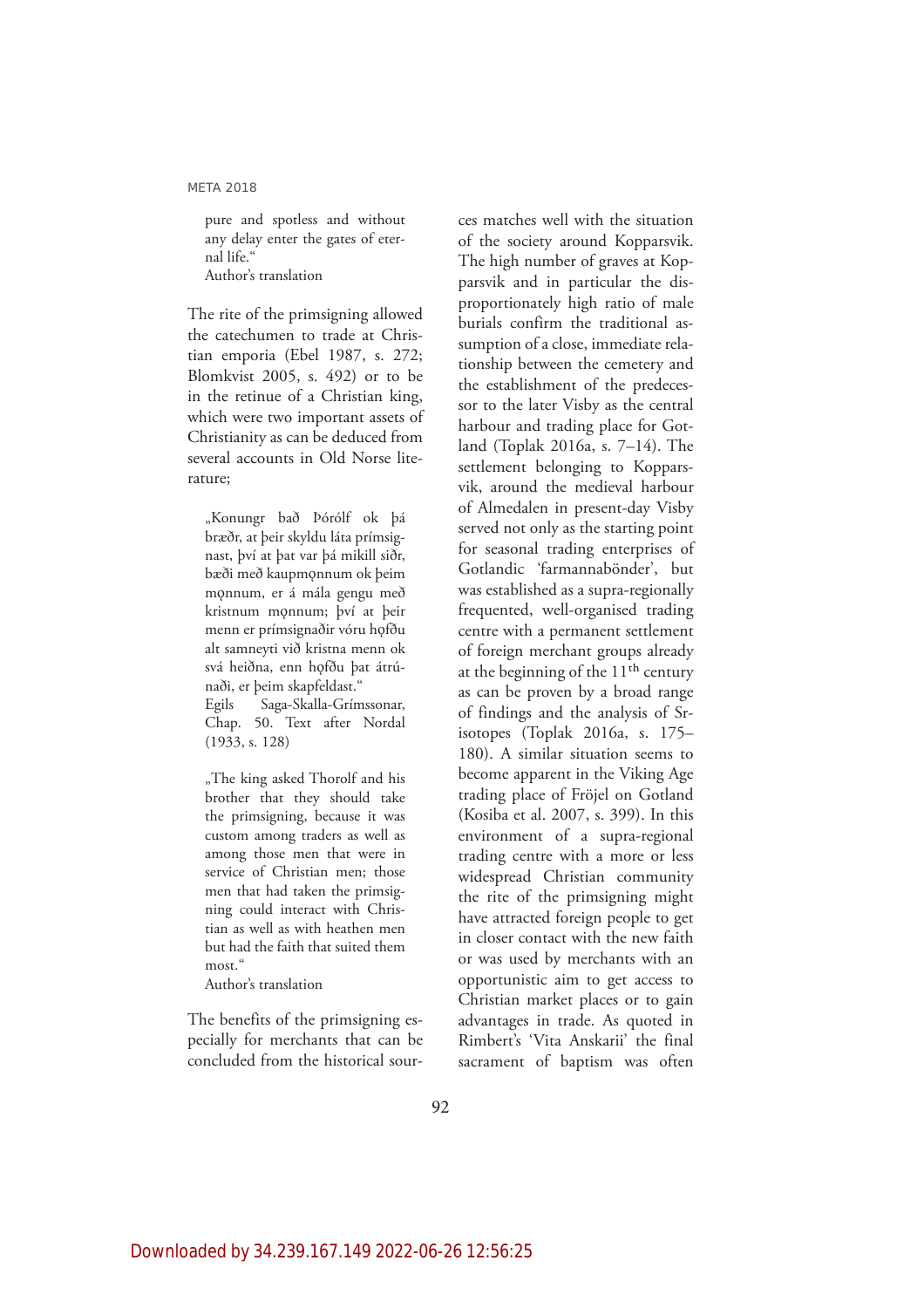delayed to the death bed of the primsigned individual or was perhaps never intended, because the primsigning was not taken because of personal faith but of mercantile benefits, so that the individual died in the state of a catechumen.

Based on these facts, it seems possible to interpret the burial-rite of prone burials in Kopparsvik as a special gesture of Christian humility towards God, which seemed to be necessary or was favoured in case of the death of a catechumen, who had not yet been freed from original sin by the final sacrament of baptism. In particular because most of the people that were buried prone at Kopparsvik, were men and the absolute majority of the prone burials lay in the northern area of the cemetery, which shows an absolute domination of male burials, perhaps explained by the presence of foreign merchants.

This interpretation can be supported by several regulations in Old Norse law collections about the burials of catechumen. These had to be buried in a special 'liminal space', either outside of the cemetery, as in the Yngre Västgötalagen, Kb 1 (Collin & Schlyter 1827, s. 82), or on the outer edge of the graveyard or through a burial on the shoreline between sea and consecrated ground;

"Ef barn andazk primsignt. oc hefir eigi verit scírt. oc scal þat grafa við kirkiu garð út. þar er mætisk vigð mold oc ö vigð."

Grágás, I, 1. Text after Finsen (1852, s. 7)

"If a child dies after the primsigning but has not been baptized yet, so should it be buried at the margin of the graveyard where consecrated and non-consecrated ground meet."

Author's translation

"Þat er nu þvi nest at mann hvern scal til kirkiu föra er dauðr verðr. oc grava i iorð helga. nema udaða mann.

[...] En þa menn er nu talda ec. scal grava i flöðar male. þar sem særr mötesc oc grön torva." Gulaþingslag. Text after Keyser (1846, s. 13–14)

"And this is next that any deceased should be brought to church and

be buried in consecrated soil, except for criminals.

[…] And those men from whom I spoke should be buried at the shoreline, where sea and green land meet." Author's translation

The importance of the shore ridge as liminal space for Christian beliefs can also be seen in a famous passage from Landnámabók about the burial of Auð in Djúpúgða, one of the most important female characters in Old Norse literature,<sup>4</sup> who died before the Christianization of Iceland, and therefore asked to be buried at the shore ridge, because she did not want to lie in unconsecrated ground, as she was baptized (Almgren 1904, s. 345);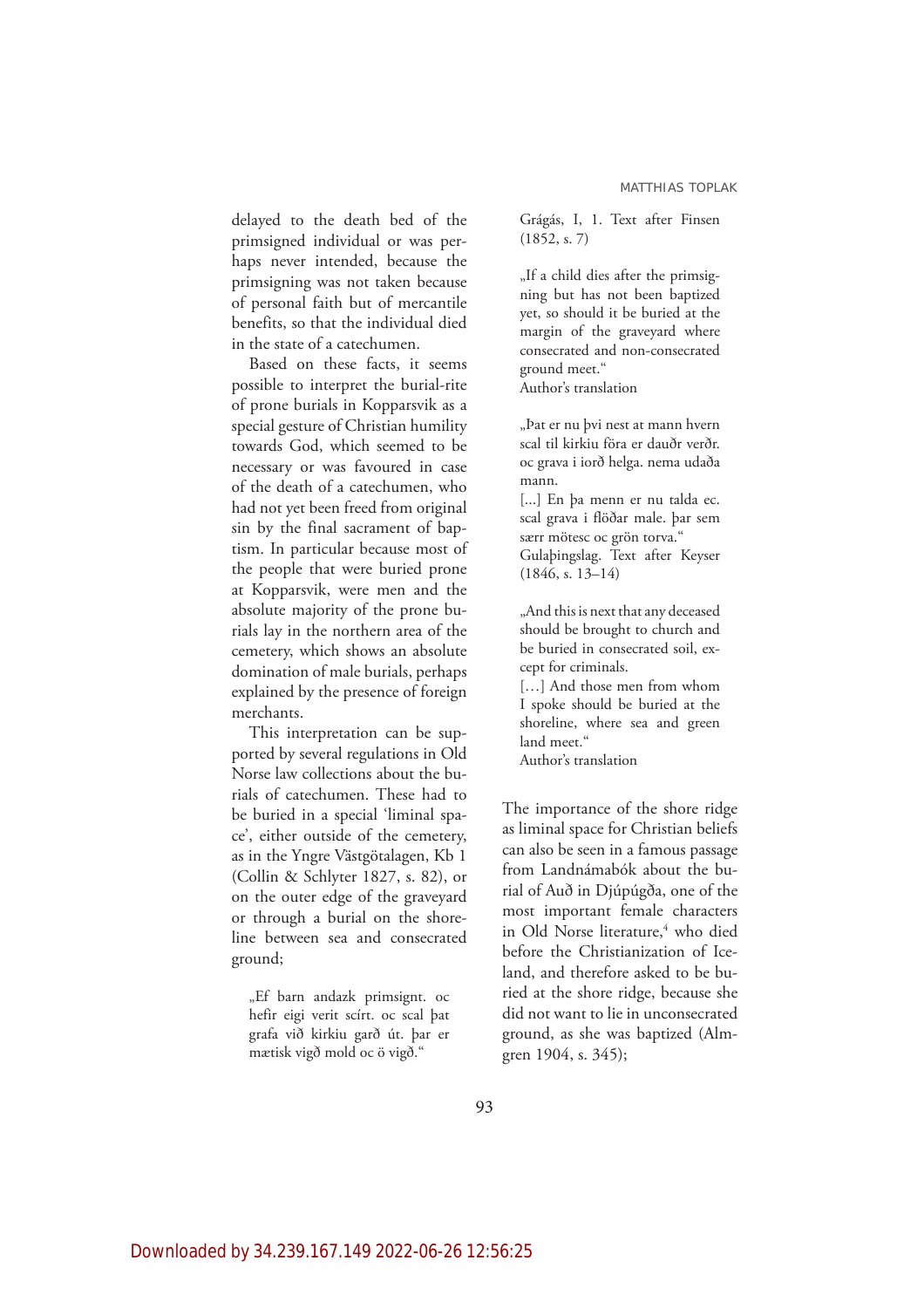"[...] ok var grafin í flæðarmáli, sem hon hafði fyrir sagt, því at hon vildi eigi liggja í óvígðri moldu, er hon var skírð." Landnámabók, Chap. 19. Text after Benediktsson (1968, s. 146– 147)

"[...] and she was buried at the shoreline as she had ordered before, because she did not want to lie in unconsecrated ground as she was baptized." Author's translation

Especially the last regulation from the Gulaþingslag and the description of the burial of Auð correlate quite well with the spatial location of most of the prone burials at Kopparsvik – and also with sporadic prone burials in some other Viking Age cemeteries on Gotland as e.g. at Krokstäde, Tofta parish (cat. no. 120, 103), at the western coast of the island (Toplak 2016a, s. 187) – alongside the former shoreline in the northern area of the burial ground, that seem to be dug directly in the shore ridge, as can be detected by fish bones and mussel shells in and around some of these graves.

Catechumen were not yet fullyfledged Christians but people that received the primsigning either on grounds of personal faith (with the aim to be baptized someday) or because of pure opportunistic reasons and those regulations in Old Norse laws prove that catechumen had to be buried in a separate, deviant way, that marked their state within the Christian community. This deviance might have manifested itself in the prone position of the corpses, and the catechumens' status on the threshold between paganism and Christianity might be one reason for disregard of other common Christian burial rites, in the case of Kopparsvik f. ex. the orientation facing east.

### Conclusion

While there can't be any doubt, that in some famous and often referred burials – as the double burials in Lejre (cat. no. 5) and Kumle Høje (cat. no. 4) or the triple burial at Bollstanäs (cat. no. 35, 36) – a prone position of some of the deceased is connected with typical aspects of a 'deviant' special treatment and seems to reflect ideas of punishment, humiliation and perhaps apotropaic intentions, the overall picture is much more ambivalent. It contradicts the traditional and often repeated tendency to regard already the prone position of the dead as sufficient indication for a discriminating and marginalizing burial. The majority of the prone burials in Late Iron Age and Viking Age Scandinavia differ only in the ventral position of the dead from the surrounding 'regular' supine burials and it seems likely, that the rite of prone burials might be regarded as a normative burial custom of some specific community, related to other aspects than punishment or fear of the dead. Beside the here presented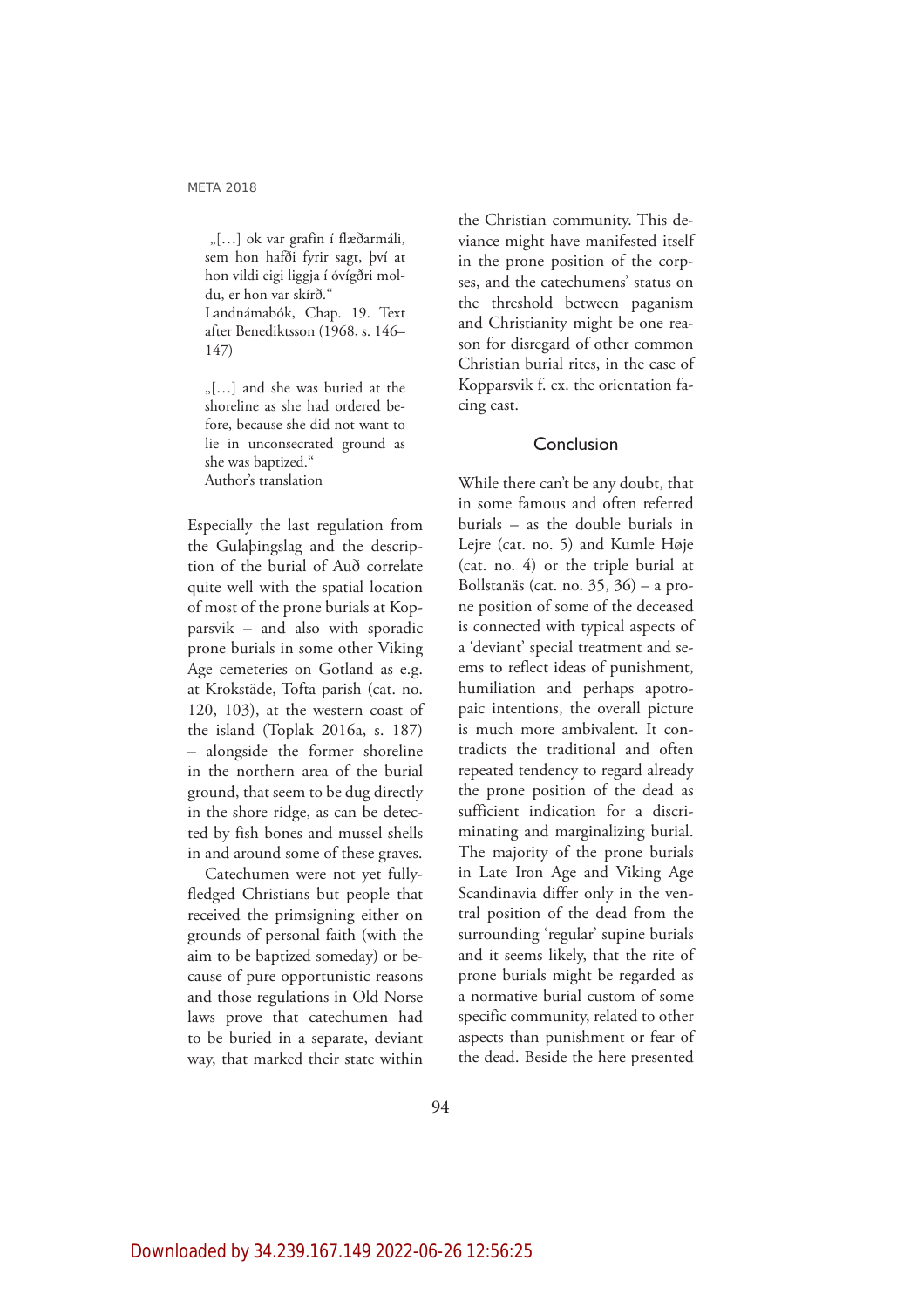theory of the prone burial rite as an indication or presentation of identity within a certain group – defined by social, religious or ethnic bounds –, some of the graves show a flexed or crouched prone posture with the lower extremities in lateral and the upper body in ventral position, that reminds of a sleeping pose and might reflect ideas of the death as eternal sleep, f. ex. grave 495 from the Migration Period cemetery of Maglebjerghøj on Zealand (cat. no. 7), or grave 363 from the Viking Age cemetery of Fjälkinge, Skåne (cat. no. 39).

The case study of Kopparsvik highlights this possibility impressively. There are several good arguments for interpreting the phenomenon of the prone burials at Kopparsvik as a consciously intended special burial rite connected to Christian ideas of piety and humility towards God. This rite was perhaps reserved for or especially created for catechumen who died without the final sacrament of baptism and should thus demonstrate an exceptional abjection through their position lying face down or who were simply not allowed to be buried according to regular Christian burial rites.

This interpretation of the majority of prone burials as graves of catechumen emphasises the strikingly insignificant heathen character of the whole cemetery, and taken in conjunction with the reference to a first church "under the cliffs" at the area of present-day Visby in the Guta Saga, it confirms the exist¬ence of a consolidated Christian community around the harbour of Almedalen by the end of the 10<sup>th</sup> century. It can be discussed if the special gesture of prone burials as a sign of Christian humility and piety originates in beliefes of the western church or if it might be a result from endeavours of orthodox missions or at least the presence of orthodox Christians at Kopparsvik. Gotland shows strong religious influences of east European and Byzantine culture in the late Viking Age and early Christian period (Sjöberg 1985); cross and crucifix pendants or Kievan Easter eggs, small glazed clay eggs, that symbolize the resurrection, with connection to the Russian-Byzantine area (Staecker 1996, s. 79; Thunmark-Nylén 1998, s. 171; Carlsson 1999b, s. 106), Byzantine chalk paintings in churches (Andrén 2011, s. 154–155) or the rite of clothed burials on early Christian churchyards which might be traced back to east European influences (Staecker 1999, s. 320–321).

The results of the analysis of the prone burials at Kopparsvik as well as a general overview over the burial rite of prone burials in Iron Age and Viking Age Scandinavia show, that even an unexpected and to modern and Christian influenced eyes somehow 'odd' appearing special treatment of the dead during the funeral rites has to be considered not as 'deviant' but first of all valuefree as some other forms of burial rite (Murphy 2008, p. xiii). Hence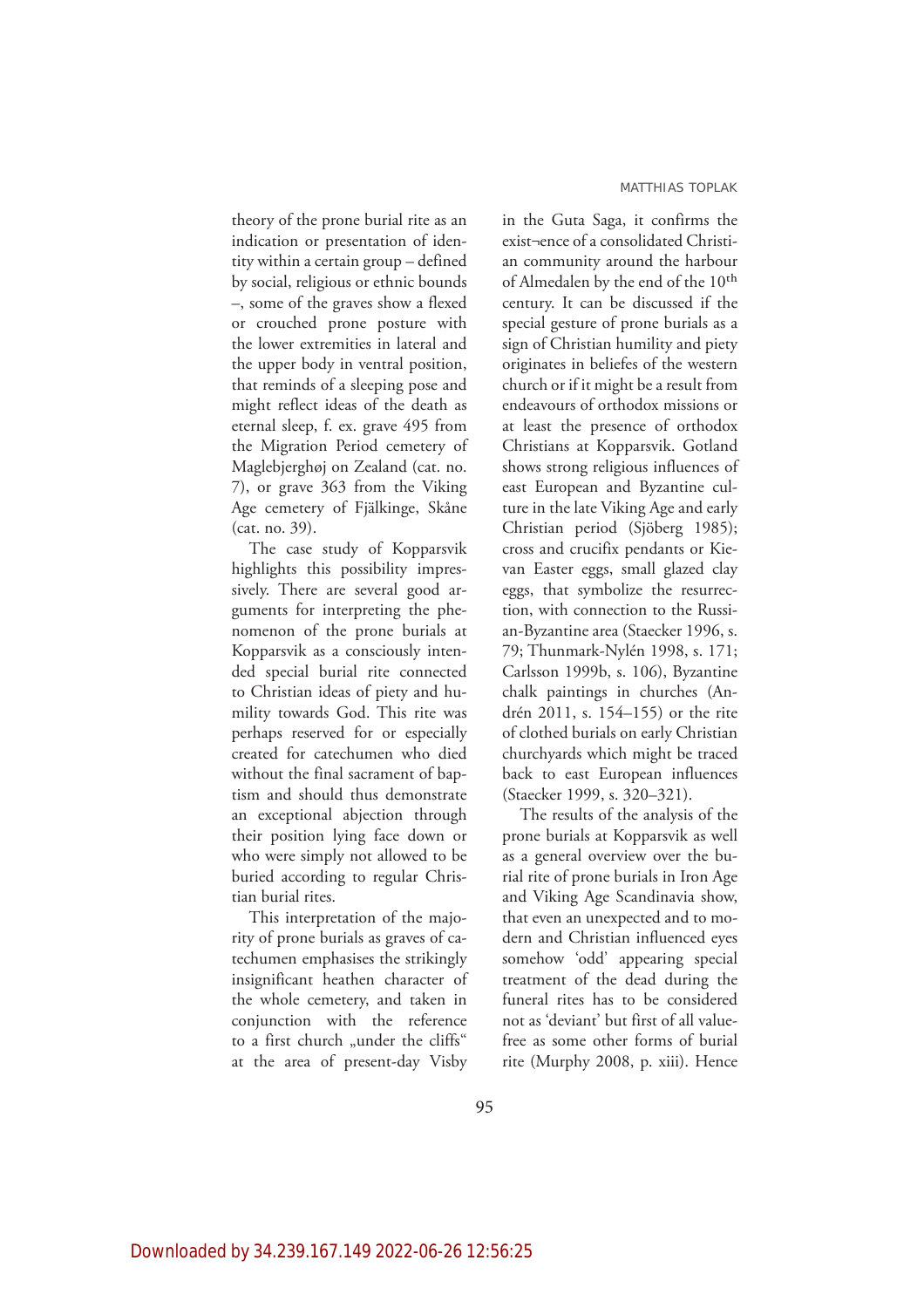it seems necessary to abandon the overhasty usage of the concept 'deviant burial' as a simple explanation for everything that somehow differs from the expected 'norm'. Thus, the utilization and meaning of this term should be critically scrutinized and reconsidered. Every potential 'deviant burial' needs an individual and accurate investigation concerning potential evidence of special treatment; there has to be e.g. clear proof for decapitation, mutilation or stoning to death as classical indications for 'deviant burials', which should be visible in the bone material trough cut marks or smashed bones to distinguish taphonomical dislocation of the skull from an intended post- or perimortal decapitation which may relate to a 'deviant' special treatment of the deceased. Even then we have to accept that some form of violation of the physical integrity of the deceased – however impious it might appear to us – might have been intended as a 'normal', respectful burial rite which was deemed ritually necessary (Härke 1993, s. 143; Taylor 2008, s. 102). Vice versa it must be taken into consideration, that a high status and social prestige in lifetime does not necessarily prohibit apotropaic rituals that are considered mandatory to prevent f. ex. a return of the deceased into the world of the living. The social reputation of a person in lifetime must not be valid in death as well. Even a high-ranking warrior as the man

buried in grave 18 in Bjärs, Gotland (cat. no. 31), with weapons, riding equipment and horse or dog, has been regarded as a potential threat to society after his death, as it could be assumed because of thy symbolic fixation of his corpse by stones and blades. In the same way, a bound position of the body does not necessarily reflect a fixation of the deceased – if hands and forearms are not clearly bent behind the deceased's back –, but might result from a Christian burial rite which included wrapping the body in a shroud. So, physical remains of bonds or other forms of fixation should be present in the archaeological record, before taking a fixed posture of the dead as indication for a burial of an executed criminal or as an attempt to avert the return of a revenant. Moreover, it still has to be considered that only a fractional amount of the graves from the Viking Age is archaeologically known and excavated so it is indeed impossible to define an absolute norm for Viking Age funeral rites – which furthermore show a broad diversity within different regions and even within single cemeteries (Svanberg 2003; Gardeła 2012, s. 48–64). In addition, it has to be differentiated between the static grave as a fixed end result of a funeral ceremony and the burial itself as a highly dynamic, ritualized and socio-political as well as religious process (Price 2010; 2012a; 2012b) from which only particular elements are visible in the archaeo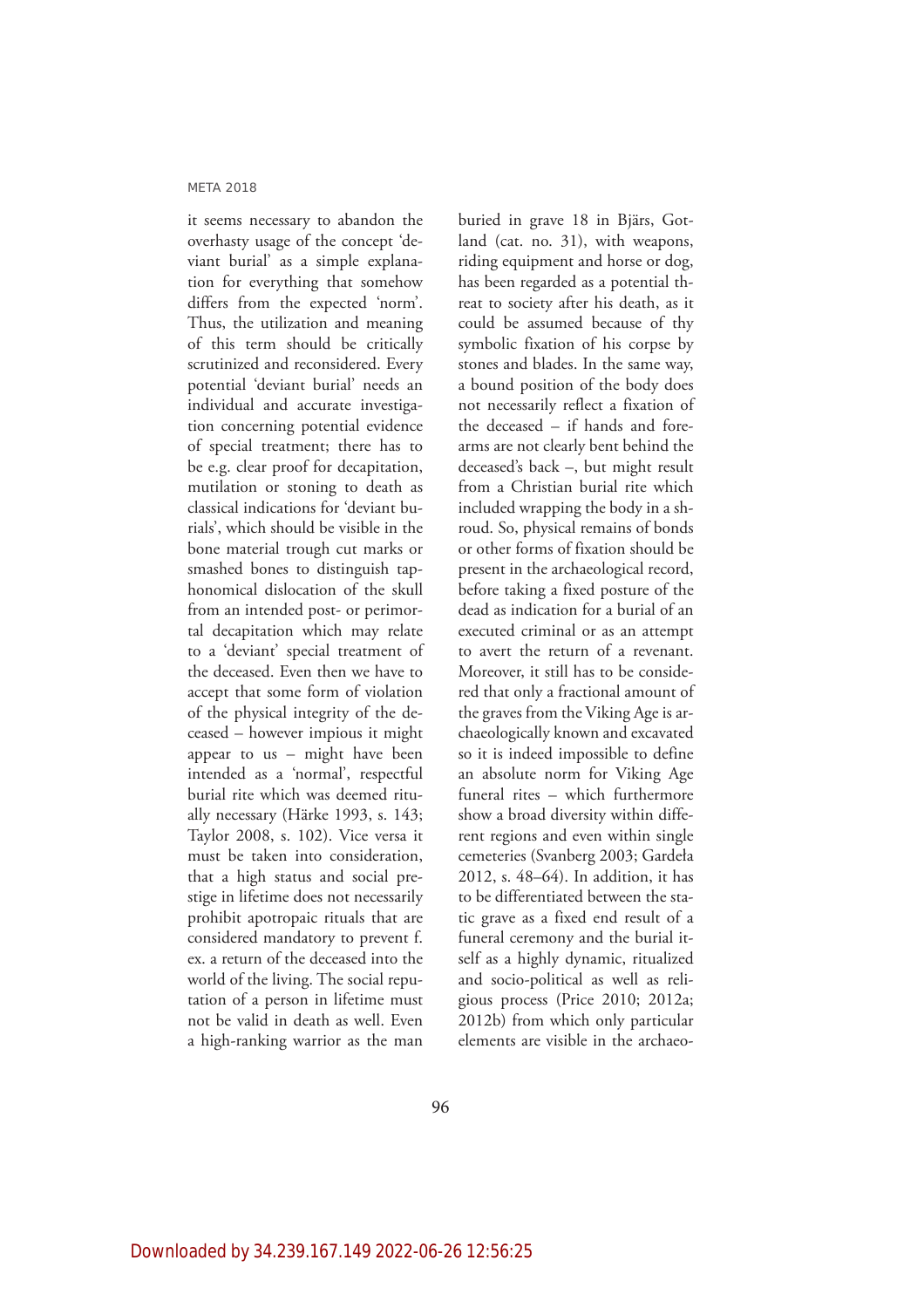logical record while other aspects, acts and rituals leave no or perhaps misleading traces in the grave.

It seems to be imperative for Viking Age burial archaeology to dispense itself from a traditional expectation of what a grave should look like and to accept that Viking Age mortuary customs were far more extensive and diverse than generally assumed, and not always compatible with modern attitudes towards respect and care for the deceased.

Dr. Matthias S. Toplak, MA SFB 1070 ResourcesCultures – Project B06 Eberhard Karls Universität Tübingen Institut für Ur- und Frühgeschichte und Archäologie des Mittelalters, Abteilung Archäologie des Mittelalters E-mail:

matthias-simon.toplak@uni-tuebingen.de

#### Notes

1 A database with the collection of the published cases of prone burials in Middle, Northwestern and Northern Europe from Roman Iron Age to Late Middle Ages comprises at present more than 1.000 burials.

2 See Saxe (1970, s. 10–12) for the concept of 'social deviancy'.

3 In contrast to this often repeated assumption of a frequent combination of several forms of a special 'deviant' treatment – such as decapitation or tied limbs – with a prone position of the deceased, first postulated by Harman et al. (1981), a thorough analysis of the prone burials in late Roman and Anglo-Saxon England shows only individual cases of these combinations, see Toplak (2017).

4 Auð is also known from several other sources in Old Norse literature, e.g. Eiríks saga rauða, Eyrbyggja saga, Brennu-Njáls saga and Laxdœla saga in which she is known as 'Unn in Djúpúgða' and was buried in a ship in a grave mound (Laxdoela saga, chap. 7).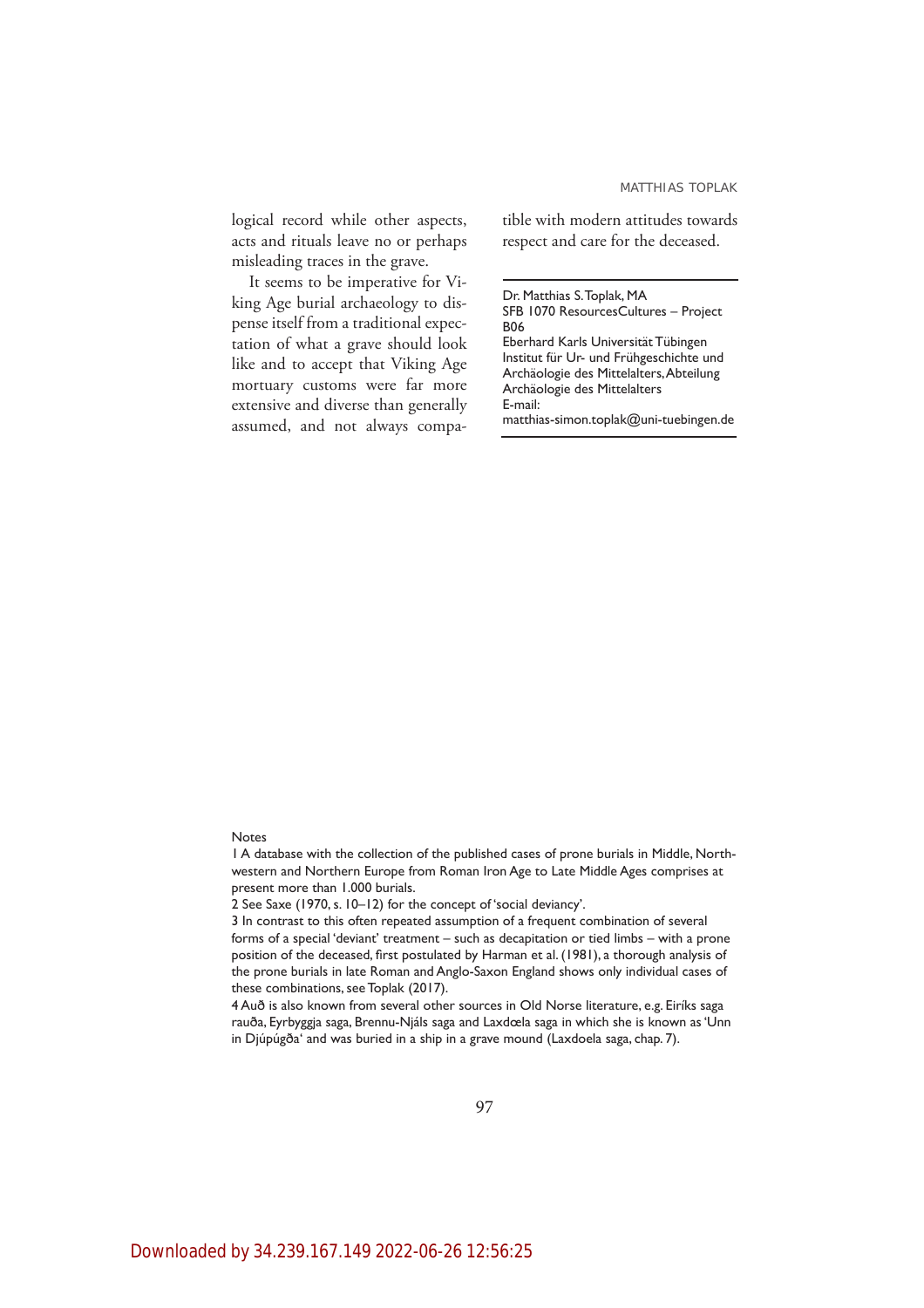| Nr           | <b>Grave field</b>   | Region                  | Country     | Period     | Grave                      |
|--------------|----------------------|-------------------------|-------------|------------|----------------------------|
| $\mathbf{1}$ | Bannerslund mark     | Nordjylland             | DK          | <b>RIA</b> |                            |
| 2            | Bogøvej<br>.         | Langeland               | DK          | VA         | P                          |
| 3            | Græsbjerg            | Zealand                 | DK          | <b>RIA</b> | Κ                          |
| 4            | Kumle Høje           | Langeland               | DK          | VA         | F                          |
| 5            | Lejre                | Zealand                 | DK          | VA         | 55                         |
| 6            | Lyregård             | Zealand                 | DK          | <b>RIA</b> |                            |
| 7            | Maglebjerghøj        | Zealand                 | DK          | MP         | B                          |
| $8 - 12$     | Masede Fort          | Zealand                 | DK          | early RIA  | Ø, CC, HH, MM, li          |
| 13           | Muldbjerg            | Zealand                 | DK          | VA         |                            |
| 14           | Regnemark            | Zealand                 | DK          | <b>RIA</b> | 2                          |
| $15 - 18$    | Slusegård            | Bornholm                | DK          | early RIA  | 309, 328, 989, 996         |
| 19           | Trelleborg           | Zealand                 | DK          | VA         | 132                        |
| 20           | Tveje Merløse        | Zealand                 | DK          | late RIA   | 5                          |
| 21           | Haug, Hadseløya      | Vesterålen              | N           | late VA    | D <sub>1</sub>             |
| $22 - 24$    | Nordre Bikjholberget | Kaupang                 | N           | VA         | 274-276                    |
| 25           | Albäcksbacken        | Maglarp, Skåne          | S           | <b>RIA</b> |                            |
| 26           | Algutsrum            | Öland                   | S           | <b>RIA</b> | A32:e                      |
| 27           | <b>Birka</b>         | Adelsö, Uppland         | S           | late VP/VA | A 129                      |
| 28           | <b>Birka</b>         | Adelsö, Uppland         | S           | VA         | Bj 724                     |
| 29, 30       | Bjärge               | Vallstena, Gotland<br>. | S           | VA         | 52/1992, 112/1992          |
| 31           | <b>Bjärs</b>         | Hejnum, Gotland         | S           | VP         | 18                         |
| 32, 33       | <b>Bjärs</b>         | Hejnum, Gotland<br>.    | S           | VA         | 67,78                      |
| 34           | Björkå               | Ångermanland            | S           | VA         | 34 (F)                     |
| 35, 36       | Bollstanäs           | Uppland                 | S           | late VP/VA | A29F58, A29F59             |
| 37, 38       | Bottarve             | Fröjel, Gotland         | S           | VA         | 12/88, 25B/89              |
| 39           | Fjälkinge            | Skåne                   | $\mathbb S$ | VA         | 363                        |
| 40           | Gardese              | Ganthem, Gotland        | S           | <b>RIA</b> |                            |
| 41           | Grodde               | Fleringe, Gotland       | S           | VA         | 17                         |
| $42 - 47$    | Hammarsnäs, Halör    | Skåne                   | S           | <b>RIA</b> | 6, 27, 33, 42, 52, 57<br>. |
| 48, 49       | Havor                | Hablingbo, Gotland      | S           | VA         | 34, 77                     |

*Table – Catalogue of the prone burials in Scandinavia from Roman Iron Age to Viking Age*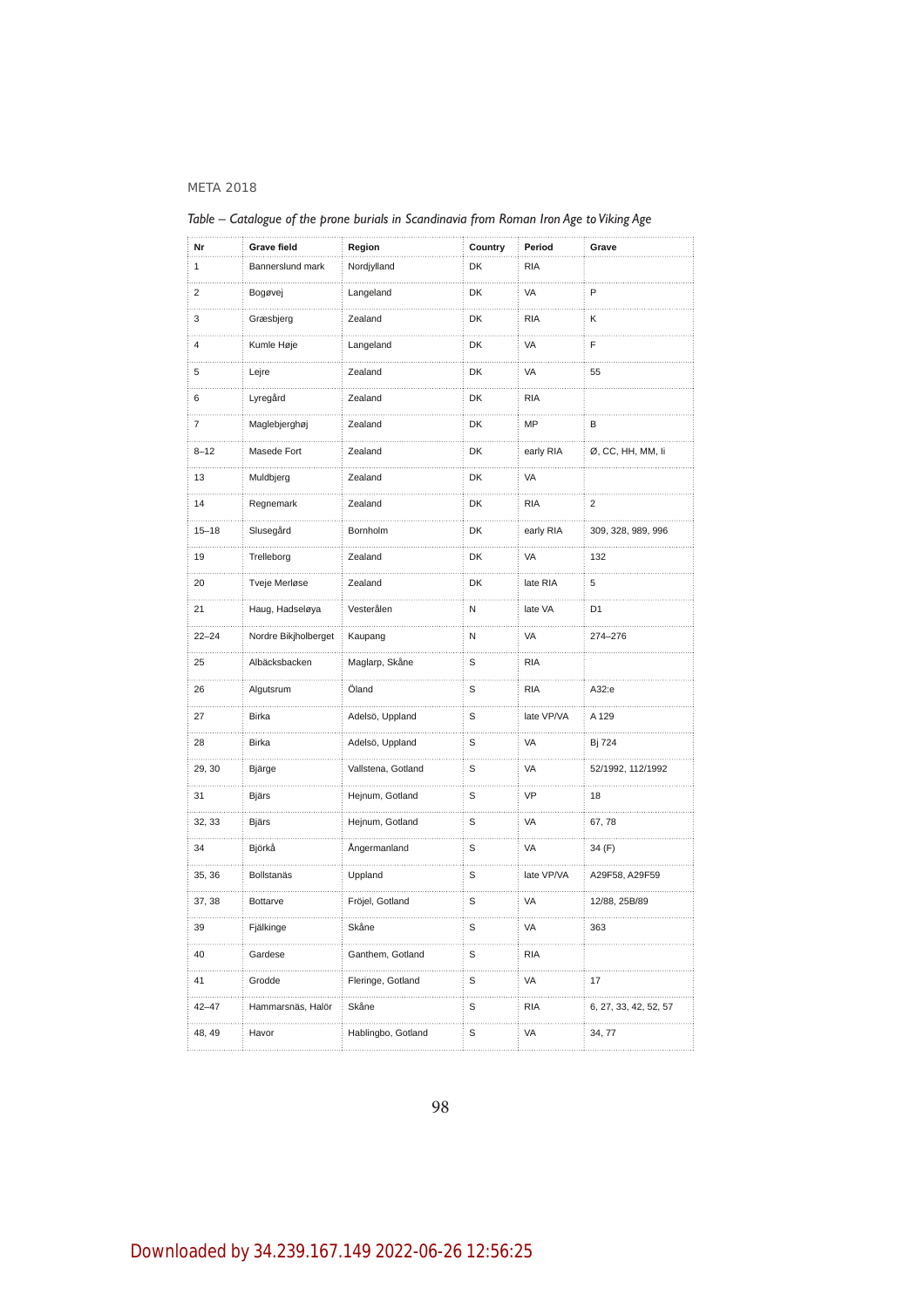#### MATTHIAS TOPLAK

| 50                    | Hulterstad          | Öland                    | S | early RIA  | 1094                                                                                                                                                                                                                                 |
|-----------------------|---------------------|--------------------------|---|------------|--------------------------------------------------------------------------------------------------------------------------------------------------------------------------------------------------------------------------------------|
| 51                    | Ire                 | Hellvi, Gotland          | S | VA         | 226                                                                                                                                                                                                                                  |
| 52                    | Kambs               | .<br>Lummelunda, Gotland | S | VA         | k. N.                                                                                                                                                                                                                                |
| $53 - 101$            | Kopparsvik          | Visby, Gotland           | S | VA         | 8, 12, 26, 39, 42, 48,<br>58-60, 62, 65, 70-72,<br>74, 105, 109, 115, 126,<br>128/129, 131-133,<br>140, 146, 158, 159,<br>167, 173, 178, 180-<br>183, 185, 187, 188,<br>205, 214, 246, 275,<br>279, 301, 304, 320,<br>324, 329, 336* |
| 102, 103              | Krokstäde           | Tofta, Gotland           | S | VA         | 2/1947, 7/1947<br>(5/1945)                                                                                                                                                                                                           |
| 104<br>$\sim 10^{-1}$ | Kronholmen          | Västergarn, Gotland      | S | VA         | 1                                                                                                                                                                                                                                    |
| 105                   | Kv. Melonen, Visby  | Visby, Gotland           | S | VA         | k. N.                                                                                                                                                                                                                                |
| 106                   | Ljungbacka          | Lockarp, Skåne           | S | VA         | 26 (4a-b)                                                                                                                                                                                                                            |
| 107                   | Ösarne              | Bäl, Gotland             | S | <b>RIA</b> |                                                                                                                                                                                                                                      |
| 108                   | Paviken             | Västergarn, Gotland      | S | VA         | Mafrids Grab I                                                                                                                                                                                                                       |
| 109                   | Pejnarve            | Levide, Gotland          | S | VA         | 25/1957 (3/1956)                                                                                                                                                                                                                     |
| 110                   | Råga Hörstad        | Asmundtorp, Skåne        | S | VA         | 28                                                                                                                                                                                                                                   |
| .<br>111              | Sandby Borg         | Öland                    | S | MP         | 1109                                                                                                                                                                                                                                 |
| 112                   | Sigtuna             | Uppland                  | S | <b>VA</b>  |                                                                                                                                                                                                                                      |
| 113-115               | Skälsö              | Väskinde, Gotland        | S | <b>VA</b>  | 1, 5, 6                                                                                                                                                                                                                              |
| 116                   | St Clemens 8, Lund  | Skåne                    | S | late VA/MA |                                                                                                                                                                                                                                      |
| 117<br>and a series   | Valsta, Märsta      | Uppland                  | S | VA         | A69                                                                                                                                                                                                                                  |
| 118                   | Vannhög, Trelleborg | Skåne                    | S | VA         | 13                                                                                                                                                                                                                                   |
| 119                   | Vintrie Park, Malmö | Skåne                    | S | late VP/VA | 11125B                                                                                                                                                                                                                               |
| 120                   | Vintrie Park, Malmö | Skåne                    | S | early RIA  | A13464                                                                                                                                                                                                                               |
|                       |                     |                          |   |            |                                                                                                                                                                                                                                      |

Abbreviations: RIA – Roman Iron Age

MP – Migration Period

VP – Vendel Period

VA – Viking Age

MA – Middle Ages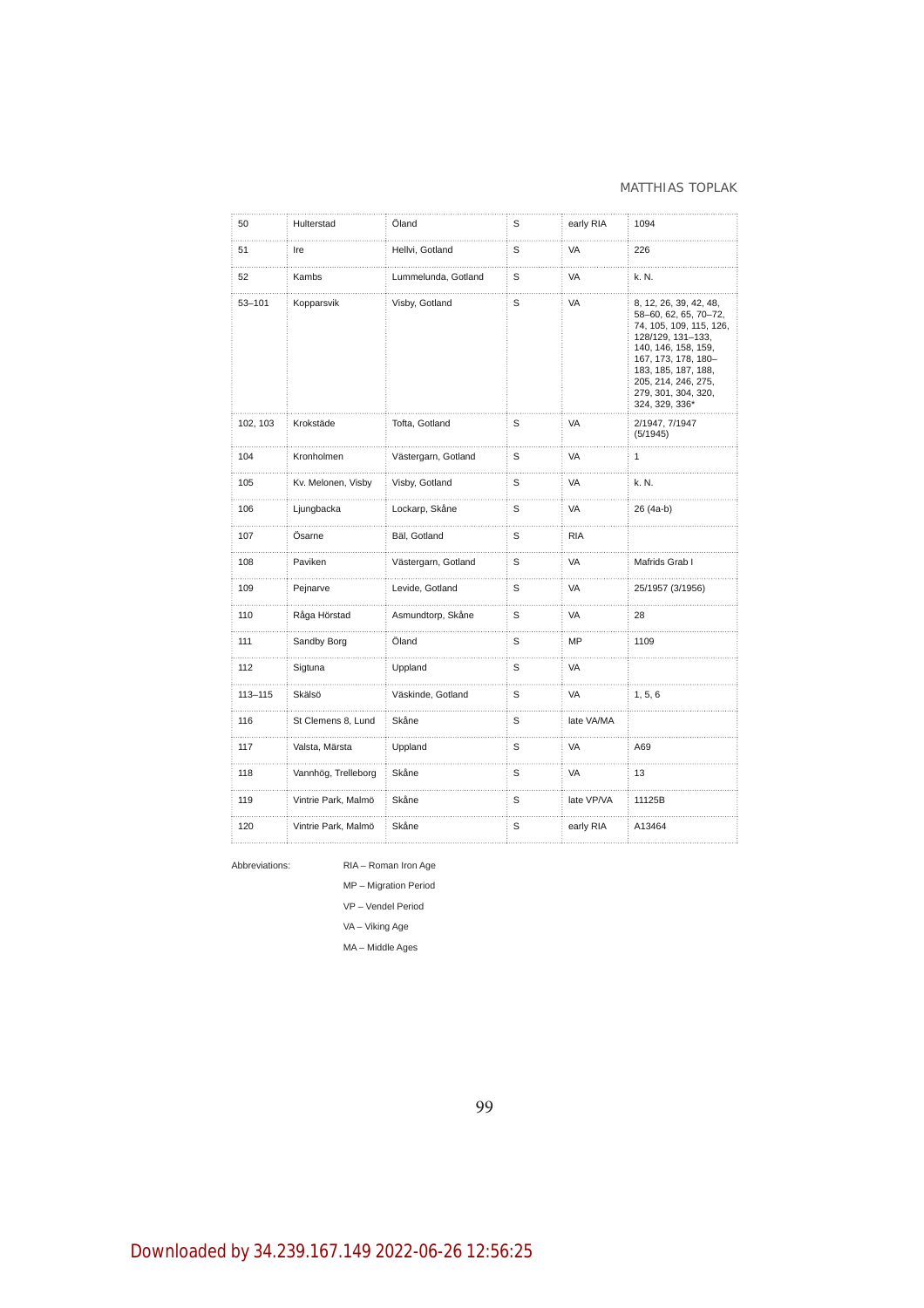## Referenser

• Almgren, Oscar 1904. Vikingatidens grafskick i verkligheten och i den fornnordiska litteraturen. Nordiska Studier tillegnande Adolf Noreen. På hans 50-årsdag den 13 Mars 1904. Uppsala, s. 309–346.

• Andersen, Steen W. 1993. Lejre – skibsætninger, vikingegrave, Grydehøj. Aarbøger for nordisk oldkyndighed og historie 1993, s. 7–142.

• Andersson, Gunnar 2000. Med eller utan avsikt?: Om ett människoöde speglat i en märklig grav på Valsta ättebacke. Människors platser – tretton arkeologiska studier från UV. Ersgård, Lars (red.). Stockholm, Riksantikvarieämbetet, s. 9–26.

• Andersson, Gunnar 2005. Gravspråk som religiös strategi. Valsta och Skälby i Attundaland under vikingatid och tidig medeltid. Stockholm, Riksantikvarieämbetet.

• Andrén, Anders 2011. Det medeltida Gotland. En arkeologisk guidebok. Lund.

• Arbman, Holger 1940, 1943. Birka I. Die Gräber. Uppsala, Almqvist & Wiksell.

• Arcini, Caroline 2009. Losing face: The worldwide phenomenon of ancient prone burial. Döda personers sällskap. Gravmaterialens identiteter och kulturella uttryck. [On the threshold: burial archaeology in the twenty-first century]. Back Danielsson, Ing-Marie (red.). Stockholm, Stockholms universitet, s. 187–209.

• Arcini, Caroline 2010. Kopparsvik: Ett märkligt gravfält från vikingatid. Gotländskt arkiv 2010 (82), s. 11–20.

• Arcini, Caroline & Jacobsson, Bengt 2008. Vikingarna från Vannhög. Ale. Historisk tidskrift för Skåneland 2008 (1), s. 1–14.

• Aspöck, Edeltraud 2008. What actually is a 'Deviant Burial'?: Comparing German-Language and Anglophone Research on 'Deviant Burials'. Deviant burial in the archaeological record. Murphy, Eileen M. (red.). Oxford, Oxbow Books, s. 17–34.

• Barber, Paul 2010. Vampires, burial and death. Folklore and Reality. London, Yale University Press.

• Benediktsson, Jakob (red.) 1968. Íslendingabók - Landnámabók. Reykjavík, Hið íslenzka fornritafélag.

• Berszin, Carola 1999. Der Spitalfriedhof Heiliggeist-Hospital in Konstanz: Vorläufiger Bericht über die Ausgrabungen 1995–1996. Archäologie als Sozialgeschichte. Studien zu Siedlung, Wirtschaft und Gesellschaft im frühgeschichtlichen Mitteleuropa. Brather, Sebastian, Bücker, Christel & Hoeper, Michael (red.). Rahden/Westfalen, VML, s. 127–134.

• Biermann, Felix 2009. Sonderbestattungen, besondere Beigaben, Antivampirismus-Maßnahmen: Ein Problemaufriss aus archäologischer Perspektive. Ethnographisch-Archäologische Zeitschrift 2009 (50), s. 3–12.

• Blindheim, Charlotte & Heyerdahl-Larsen, Birgit 1995. Gravplassene i Bikjholbergene/ Lamøya. Undersøkelsene 1950-1957. Del A - Gravskikk. Kaupang-funnene 2. Oslo, Universitetets kulturhistoriske museer.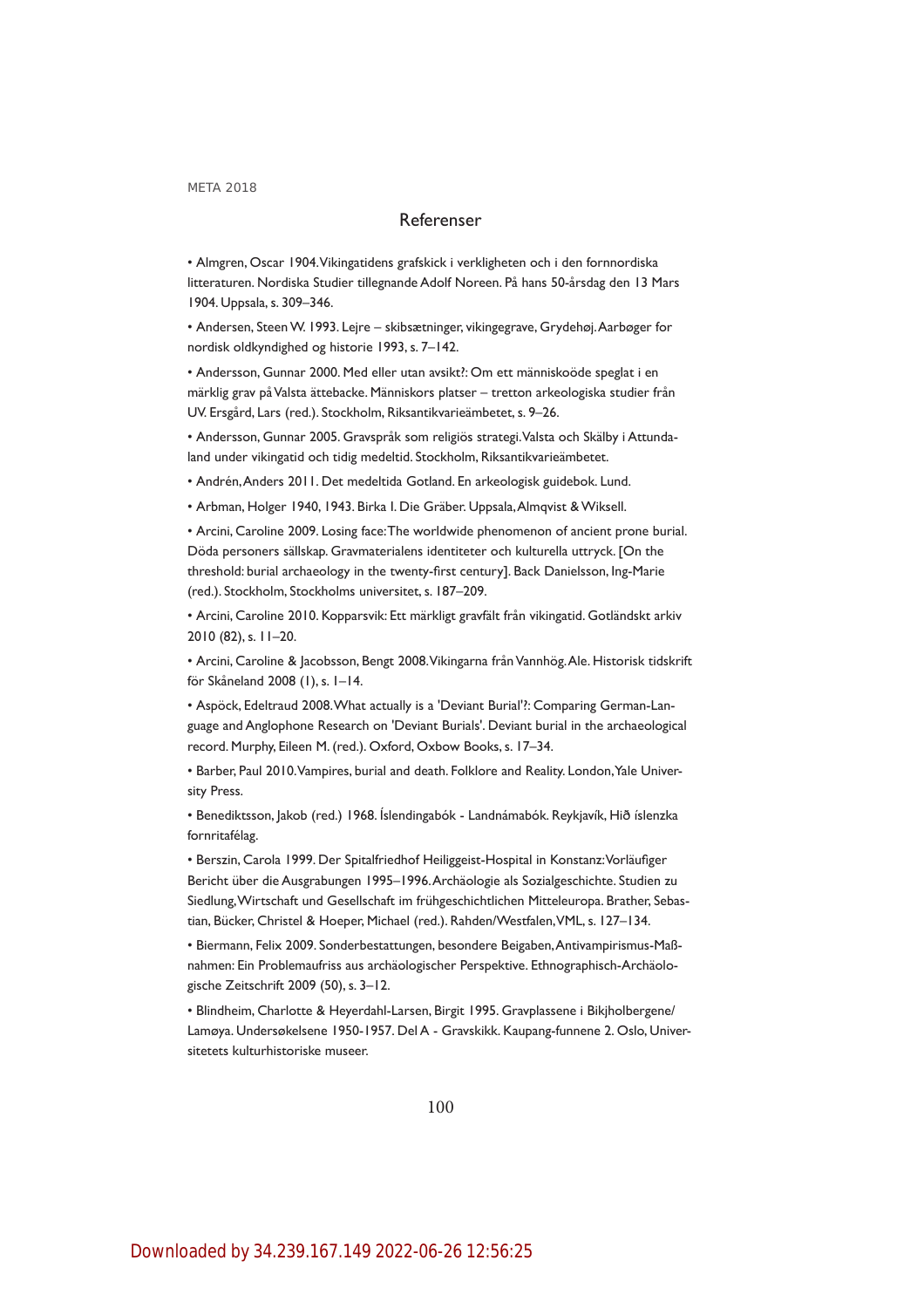• Blomkvist, Nils 2005. The Discovery of the Baltic. The Reception of a Catholic World-System in the European North (AD 1075-1225). Leiden, Brill.

• Brather, S. 2009. Memoria und Repräsentation: Frühmittelalterliche Bestattungen zwischen Erinnerung und Erwartung. Reallexikon der germanischen Altertumskunde. Festschrift für Heiko Steuer zum 70. Geburtstag. Brather, Sebastian, Geuenich, Dieter & Huth, Christoph (red.). Berlin, s. 247–284.

• Brather, Sebastian 2001. Archäologie der westlichen Slawen. Siedlung, Wirtschaft und Gesellschaft im früh- und hochmittelalterlichen Ostmitteleuropa. Berlin, Walter de Gruyter.

• Brather, Sebastian 2007. Wiedergänger oder Vampire?: Bauch- und Seitenlage bei westslawischen Bestattungen des 9.–12. Jh. Aedificatio terrae. Beiträge zur Umwelt- und Siedlungsarchäologie Mitteleuropas. Festschrift für E. Gringmuth-Dallmer. Jeute, Gerson H., Schneeweiß, Jens & Theune, Claudia (red.). Rahden/Westfalen, VML, s. 109–117.

• Brink, Kristian & Hammarstrand Dehman, Karina (red.) 2013. Vintrie Park. Grav och gård 4000 BC-1712 AD. Arkeologisk slutundersökning 2011. Kristianstad, Riksantikvarieämbetet.

• Brink, Kristian & Hammarstrand Dehman, Karina 2015. Gravar i centrum och periferi: Vintriedösen under vikingatid och historisk tid. Döden. M-ark, Museiarkeologiska branschorganisationens skriftserie. (Rapport 2013:14). Söderström, Ulrika (red.). Kalmar, Sydsvensk Arkeologi, s. 26–47.

• Buckberry, Jo 2008. Off With Their Heads: The Anglo-Saxon Execution Cemetery at Walkington Wold, East Yorkshire. Deviant burial in the archaeological record. Murphy, Eileen M. (red.). Oxford, Oxbow Books, s. 148–168.

- Carlsson, Dan 1999a. Gård, hamn och kyrka. En vikingatida krykogård i Fröjel. Visby.
- Carlsson, Dan 1999b. "Ridanäs". Vikingahamnen i Fröjel. Visby, ArkeoDok.

• Cherryson, Annia K. 2008. Normal, Deviant and Atypical: Burial Variation in Late Saxon Wessex, c. AD 700–1100. Deviant burial in the archaeological record. Murphy, Eileen M. (red.). Oxford, Oxbow Books, s. 115–130.

• Collin, Hans S. & Schlyter, Carl J. (red.) 1827. Codex Iuris Vestrogotici. Westgöta-Lagen. Stockholm, Haeggström.

• Dahlbäck, Göran (red.) 1982. Helgeandsholmen – 1000 år i Stockholms ström. Stockholm, Liber.

• Dornbach, Alajos 1994. The secret trial of Imre Nagy. Westport, Conn., Praeger.

• Duma, Paweł 2010. Grób alienata. Pochówki dzieci nieochrzczonych, samobójców i skazańców w późnym średniowieczu i dobie wczesnono wożytnej. Kraków, Avalon.

• Dundes, Alan (red.) 1992. The evil eye. A casebook. Madison, Wis., UW Press.

• Ebel, Else 1987. Der Fernhandel der Wikingerzeit bis in das 12. Jahrhundert in Nordeuropa nach altnordischen Quellen. Untersuchungen zu Handel und Verkehr der vor- und frühgeschichtlichen Zeit in Mittel- und Nordeuropa. Teil IV. Der Handel der Karolinger-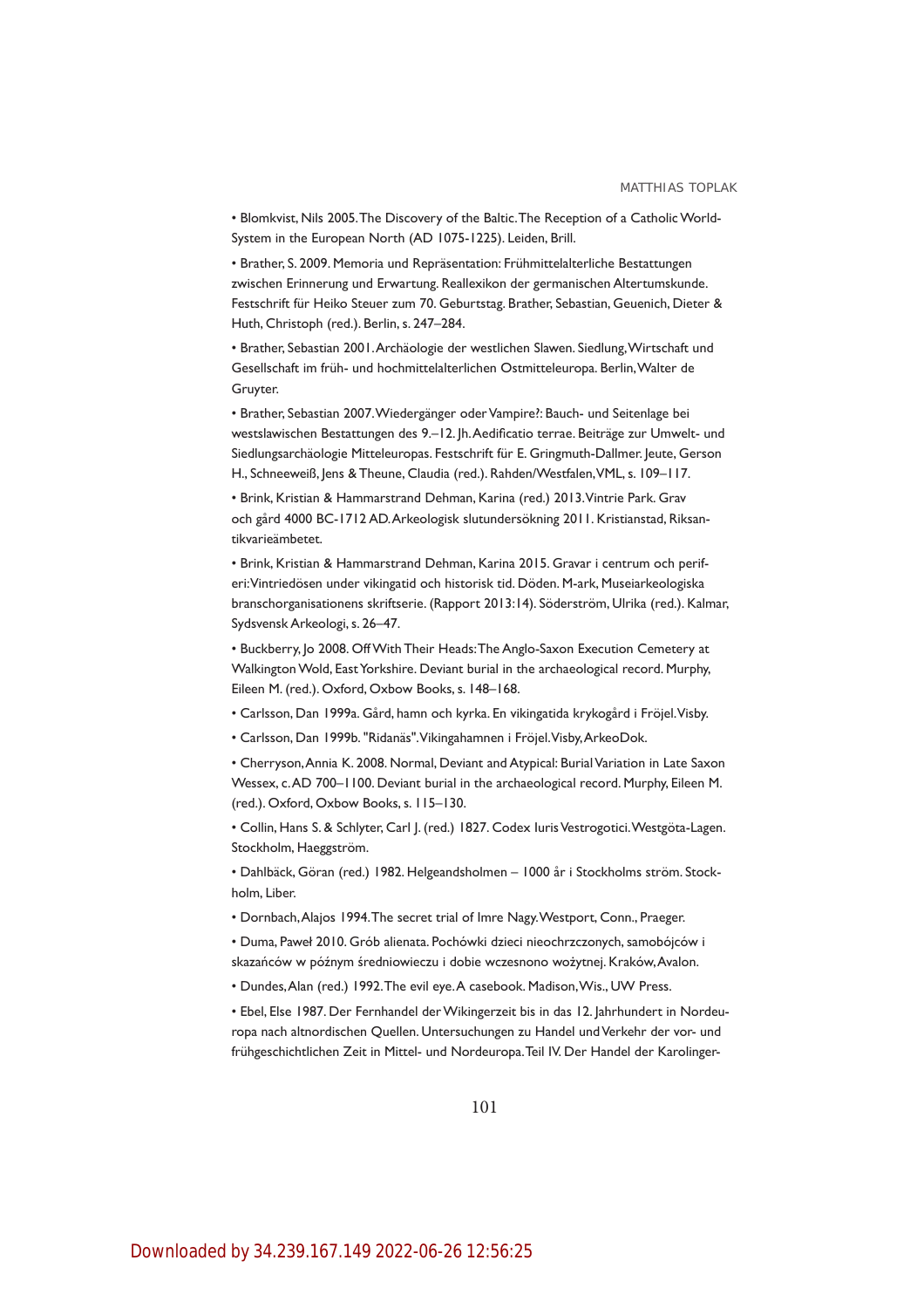#### **MFTA 2018**

und Wikingerzeit. Düwel, Klaus, Jankuhn, Herbert, Siems, Harald & Timpe, Dieter (red.). Göttingen, Vandenhoeck & Ruprecht, s. 266–312.

• Eibl, Florian 2005. Zur Kenntnis altbayerischer älter- bis spätmittelalterlicher Bestattungen in und um Kirchen. Archäologische Arbeitsgemeinschaft Ostbayern/West- und Südböhmen. 14. Treffen. Chytrácek, Miloslav, Michálek, Jan, Rind, Michael M. & Schmotz, Karl (red.). Rahden/Westf., VML, s. 223–245.

• Ernst, Bernhard 1992. Ausgrabungen und Baubefunduntersuchungen in der ehemaligen Kirchenburg Neukirchen b. Hl. Blut, Lkr. Cham: Bilanz der Jahre 1989 und 1990. Vorträge des 10. Niederbayerischen Archäologentages. Schmotz, Karl (red.). Buch a. Erlbach, VML, s. 133–165.

• Faull, Margaret 1977. British survival in Anglo-Saxon Northumbria. Studies in Celtic survival. Celtic Continuity (Conference) 1976, Liverpool, England. Laing, Lloyd (red.). Oxford, British Archaeological Reports, s. 1–55.

• Fehring, Günther P. & Scholkmann, Barbara 1995. Die Stadtkirche St. Dionysius in Esslingen a. N. Archäologie und Baugeschichte. Die archäologische Untersuchung und ihre Baugeschichte, Bd. 1. Stuttgart, Theiss.

• Finsen, Vilhjálmur (red.) 1852. Grágás. Islændernes lovbog i fristatens tid. Text I - II. Kjøbenhavn, Odense Universitetsforlag.

• Gardeła, Leszek 2011. Gryź ziemię!: Pochówki na brzuchu we wczesnośredniowiecznej Polsce w perspektywie porównawczej. Pomniki Dawnego Prawa 2011 (16), s. 38–59.

• Gardeła, Leszek 2012. Entangled Worlds. Archaeologies of Ambivalence in the Viking Age. Unpublished PhD-Thesis, University of Aberdeen. Aberdeen.

• Gardeła, Leszek 2013a. The Dangerous Dead?: Rethinking Viking-Age Deviant Burials. Conversions: Looking for Ideological Change in the Early Middle Ages. Słupecki, Leszek & Simek, Rudolf (red.). Wien, Fassbaender Verlag, s. 99–136.

• Gardeła, Leszek 2013b. The Headless Norsemen: Decapitation in Viking Age Scandinavia. The Head Motif in Past Societies in a Comparative Perspective. International Interdisciplinary Meetings 'Motifs Through The Ages'. Gardeła, Leszek & Kajkowski, Kamil (red.). Bytów, Muzeum Zachodniokaszubskie w Bytowie, s. 88–155.

• Gardeła, Leszek 2015a. Face-down: The Phenomenon of Prone Burials in Early Medieval Poland. Analecta Archaeologica Ressoviensia 2015 (10), s. 99–135.

• Gardeła, Leszek 2015b. Vampire Burials in Medieval Poland: An Overview of Past Controversies and Recent Reevaluations. Lund Archaeological Review 2015 (21), s. 109–128.

• Gardeła, Leszek & Kajkowski, Kamil 2013. Vampires, criminals or slaves?: Reinterpreting 'deviant burials' in early medieval Poland. World Archaeology 2013 (45 (4)), s. 780–796.

• Geake, Helen 1992. Burial practice in seventh- and eighth- century England. The Age of Sutton Hoo. The seventh century in North-Western Europe. Carver, Martin (red.). Woodbridge, Boydell & Brewer, s. 83–94.

• Gräslund, Anne-Sofie 1980. The burial customs. A study of the graves on Björkö. Birka IV. Stockholm, Almqvist & Wiksell.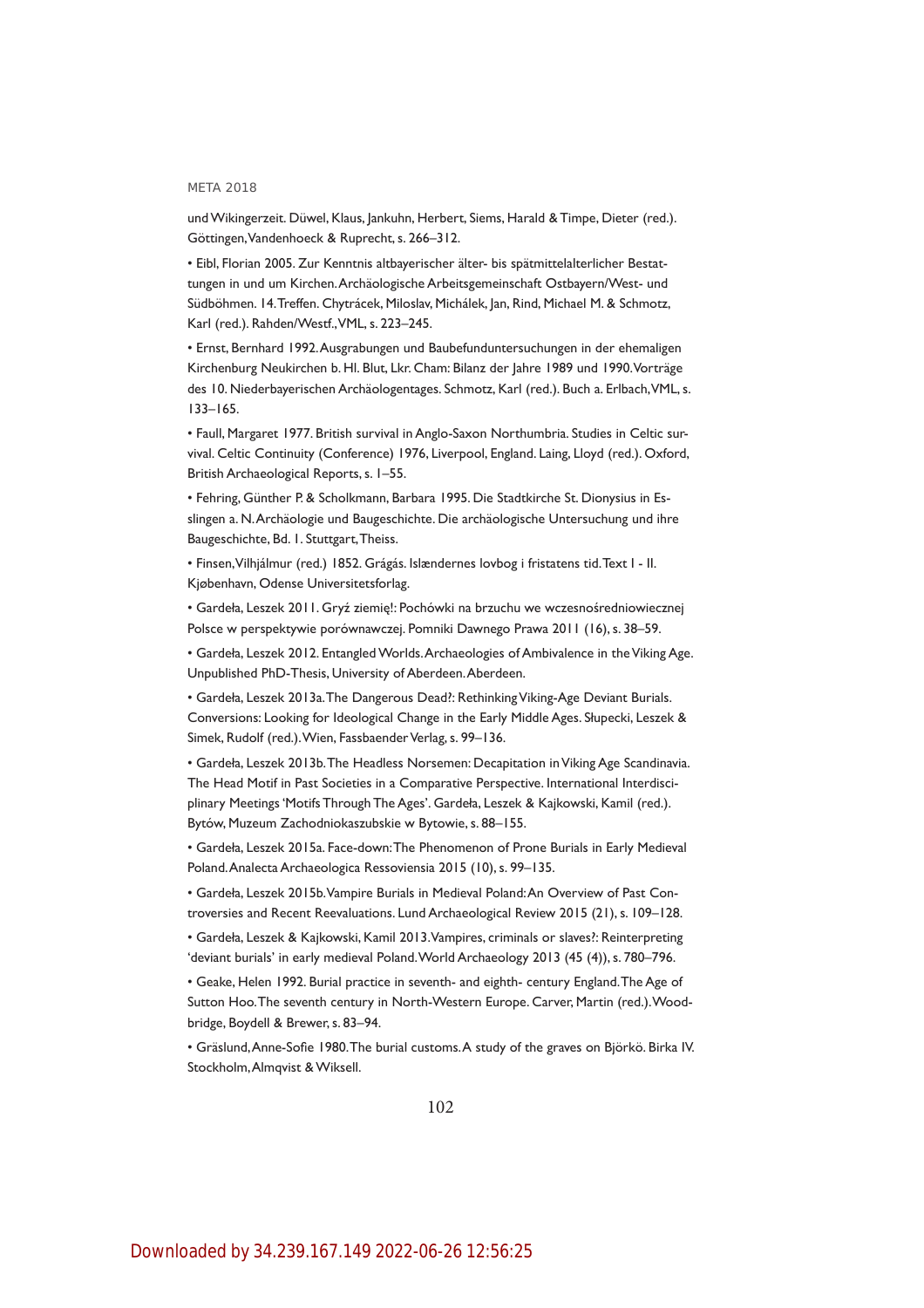• Gräslund, Anne-Sofie 1996. Arkeologin och kristnandet. Kristnandet i Sverige. Gamla källor och nya perspektiv. Projektet Sveriges kristnande. Nilsson, Bertil (red.). Uppsala, Lunne, s. 19–44.

• Grenz, Rudolf 1967. Archäologische Vampirfunde aus dem westslawischen Siedlungsgebiet. Zeitschrift für Ostforschung 1967 (16), s. 255–265.

• Grøn, Ole, Hedeager Krag, Anne & Bennike, Pia 1994. Vikingetidsgravpladser på Langeland. Rudkøbing, Langelands Museum.

• Gustavson, Helmer 1982. Hailgairs häll i S:t Hans. Gotländskt arkiv. Meddelanden från Föreningen Gotlands Fornvänner 1982 (54), s. 85–90.

• Hagberg, Ulf E., Stjernquist, Berta & Rasch, Monika (red.) 1991. Ölands järnåldersgravfält. Vol. II. Högsrum, Glömminge, Algutsrum, Torslunda, Långlöt, Runsten, Norra Möckleby och Gårdby. Stockholm, Riksantikvarieämbetet och Statens historiska museer.

• Handler, Jerome S. 1996. A Prone Burial from a Plantation Slave Cemetery in Barbados, West Indies: Possible Evidence for an African-type Witch or Other Negatively Viewed Person. Historical Archaeology 1996 (30 (3)), s. 76–86.

• Hansen, Folke 1936. Hammarsnäs, Halör. Lund, Carl Bloms Boktryckeri.

• Hårding, Barbro 1977. Gravfältet i Björkå. Osteologisk analys av brända och obrända ben från det vikingatida gravfältet Raä 19 vid Björkåbruk, Överlännäs socken i Ångermanland. Stockholm, Riksantikvarieämbetet.

• Härke, Heinrich 1990. Warrior graves?: The background of the Anglo-Saxon weapon burial rite. Past and Present 1990 (126), s. 22–43.

• Härke, Heinrich 1992. Changing Symbols in a Changing Society: The Anglo-Saxon Weapon Burial Rite in the Seventh Century. The Age of Sutton Hoo. The seventh century in North-Western Europe. Carver, Martin (red.). Woodbridge, Boydell & Brewer, s. 149–165.

• Härke, Heinrich 1993. Intentionale und funktionale Daten: Ein Beitrag zur Theorie und Methodik der Gräberarchäologie. Archäologisches Korrespondenzblatt 1993 (23), s. 141–146.

• Härke, Heinrich 2003. Beigabensitte und Erinnerung: Überlegungen zu einem Aspekt des frühmittelalterlichen Bestattungsrituals. Erinnerungskultur im Bestattungsritual. Archäologisch-Historisches Forum. Jarnut, Jörn & Wemhoff, Matthias (red.). München, Wilhelm Fink, s. 107–125.

• Harman, Mary, Molleson, Theya L. & Price, Jennifer L. 1981. Burials, Bodies and Beheadings in Romano-British and Anglo-Saxon Cemeteries. Bulletin of the British Museum (Natural History) 1981 (35), s. 145–188.

• Helgesson, Bertil 1990. Rapport - Arkeologisk undersökning 1990. Fjälkinge 35:60 m.fl. Fjälkinge socken. Fornlämning 18 och 19. Kristianstad, Riksantikvarieämbetet.

• Hemmendorff, Ove 1984. Människooffer: Ett inslag i järnålderns gravritualer, belyst av ett fynd i Bollstanäs, Uppland. Fornvännen. Journal of Swedish antiquarian research 1984 (79), s. 4–12.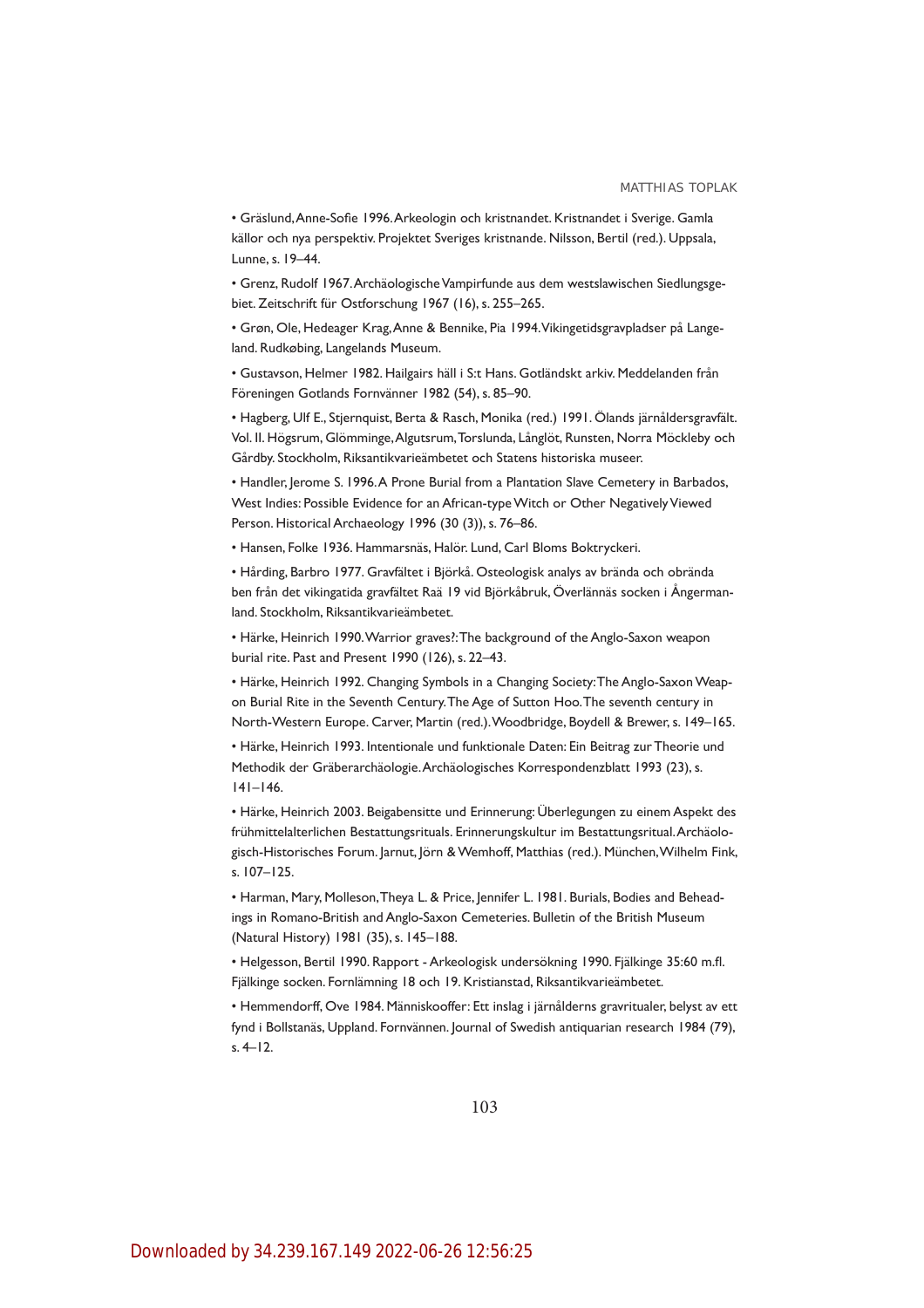• Hirst, Sue 1985. An Anglo-Saxon inhumation cemetery at Sewerby, East Yorkshire. York, University of York Department of Archaeology.

• Hocart, Arthur 1938. The Mechanism of the Evil Eye. Folklore 1938 (49 (4)), s. 156–157.

• Holloway, James 2008. Charcoal Burial: A Minority Burial Rite in Early Medieval Europe. Deviant burial in the archaeological record. Murphy, Eileen M. (red.). Oxford, Oxbow Books, s. 131–147.

• Holloway, James 2009. Charcoal Burial in Early Medieval England. Cambridge, University of Cambridge.

• Holmquist Olausson, Lena 1990. "Älgmannen" från Birka: Presentation av en nyligen undersökt krigargrav med människooffer. Fornvännen. Journal of Swedish antiquarian research 1990 (85), s. 175–182.

• Jacobsson, Bengt 1984. Albäcksbacken i Maglarp. Gravar från stenålder, bronsålder och järnålder. Riksantikvarieämbetet Rapport UV 1984:32. Lund, Riksantikvarieämbetet.

• Jakobsson, Mikael 1992. Krigarideologi och vikingatida svärdstypologi. Stockholm.

• Jonsson, Kristina 2007. Burial Rods and Charcoal Graves: New Light on Old Burial Practices. Viking and Medieval Scandinavia 2007 (3), s. 43–73.

• Jungklaus, Bettina 2009. Sonderbestattungen vom 10.–15. Jh. in Brandenburg aus anthropologischer Sicht. Ethnographisch-Archäologische Zeitschrift 2009 (50), s. 197–214.

• Keyser, Rudolf (red.) 1846. Norges Gamle Love. Förste Bind. Christiania, Chr. Gröndahl.

• Kim, Jin M. 1998. Space, Body, and Gender: A Study of Village "A" in the Honam Region. Korea Journal 1998 (38 (2)), s. 134–167.

• Kjær Kristensen, Inge & Bennike, Pia 2001a. Kumle Høje. Skalk 2001 (3), s. 12–15.

• Kjær Kristensen, Inge & Bennike, Pia 2001b. The Kumle Mound. Viking Heritage Magazine 2001 (4), s. 13–15.

• Kjellström, Anna 2005. The urban farmer. Osteoarchaeological analysis of skeletons from Medieval Sigtuna interpreted in a socioeconomic perspective. Stockholm, Stockholms universitet.

• Kjellström, Anna 2014. Indications of spatial and temporal trends as manifested in new cases of men with modified teeth from Sweden (AD 750-1100). European Journal of Archaeology 2014 (17 (1)), s. 45–59.

• Kjellström, Anna & Wikström, Anders 2008. Kyrkogården och det sakrala stadsrummet. På väg mot paradiset. Arkeologisk undersökning i kvarteret Humlegården 3 i Sigtuna 2006. Wikström, Anders (red.). Sigtuna, s. 165–215.

• Klíma, Bohuslav 1987. A triple burial from the Upper Paleolithic of Dolní Vĕstonice, Czechoslovakia. Journal of Human Evolution 1987 (16), s. 831–835.

• Kosiba, Steven B., Tykot, Robert H. & Carlsson, Dan 2007. Stable isotopes as indicators of change in the food procurement and food preference of Viking Age and Early Christian populations on Gotland (Sweden). Journal of Anthropological Archaeology 2007 (26), s. 394–411.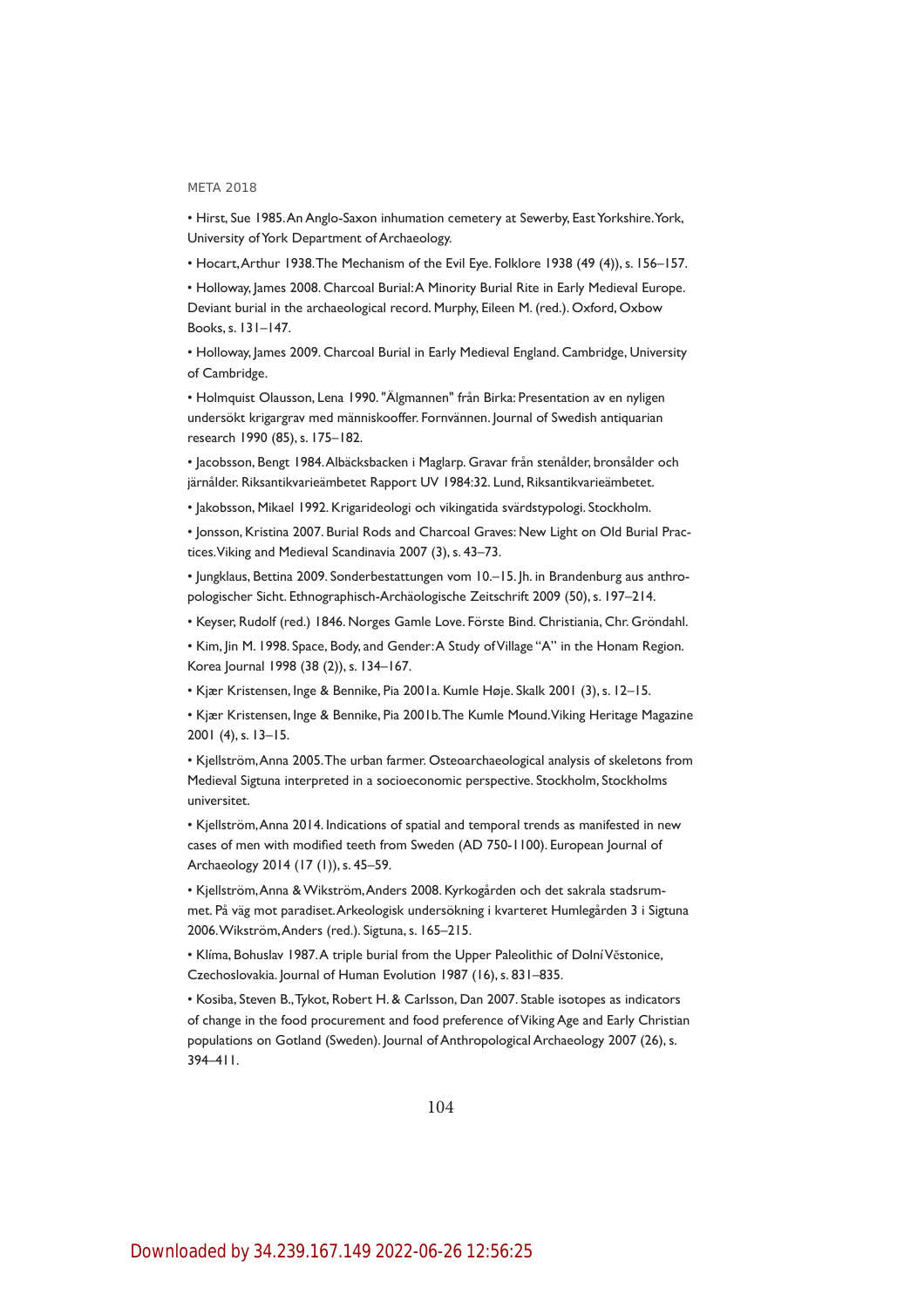• Kowalczyk, Małgorzata 1968. Wierzenia pogańskie za pierwszych Piastów. Łódź, Wydawnictwo Łódzkie.

• Kunzler, Michael 1999. Prostration. Lexikon für Theologie und Kirche. Achter Band - Pearson bis Samuel. Kasper, Walter (red.). Freiburg im Breisgau, Herder, s. 650.

• Kyll, Nikolaus 1964. Die Bestattung der Toten mit dem Gesicht nach unten. Trierer Zeitschrift 1964 (27), s. 168–183.

• Larsson, Lars 1984. The Skateholm Project. Meddelanden från Lunds Universitets Historiska Museum 1984 (5), s. 5–46.

• Lundström, Per 1981. De kommo vida. Vikingarnas hamn vid Paviken. Uddevalla, Statens sjöhistoriska museet.

• Lykiardopoulos, Amica 1981. The Evil Eye: Towards an Exhaustive Study. Folklore 1981 (92 (2)), s. 221–230.

• Mälarstedt, Hilkka 1979. Kopparsvik - ett vikingatida gravfält vid Visby. Arkeologi på Gotland. Falck, Waldemar (red.). Visby, Barry Press, s. 99–104.

• Meier, Thomas 2002. Mithras im Mittelalter?: Ein außergewöhnlicher Fund des 2./3. und 13. Jahrhunderts vom Petersberg, Gemeinde Flintsbach a. Inn, Landkreis Rosenheim, Oberbayern. Das archäologische Jahr in Bayern 2002, s. 146–148.

• Müller-Wille, Michael 1987. Das wikingerzeitliche Gräberfeld von Thumby-Bienebek (Kr. Rendsburg-Eckernförde). Neumünster, Wacholtz.

• Murphy, Eileen M. 2008. Introduction. Deviant burial in the archaeological record. Murphy, Eileen M. (red.). Oxford, Oxbow Books, s. xii–xviii.

• Nilsson, Lena 2013. En mångfacetterad gravplats: På magen gravar och pestoffer i Vintrie Park C2 och C5. Bilaga 2. Vintrie Park. Grav och gård 4000 BC-1712 AD. Arkeologisk slutundersökning 2011. Brink, Kristian & Hammarstrand Dehman, Karina (red.). Kristianstad, Riksantikvarieämbetet.

• Nilsson Stutz, Liv 2003. Embodied Rituals and Ritualized Bodies. Tracing Ritual Practices in Late Mesolithic Burials. Lund, Almqvist & Wiksell.

• Nordal, Sigurður (red.) 1933. Egils saga Skalla-Grímssonar. Reykjavík, Hið íslenzka fornritafélag.

• Nordin, Fredrik 1891. Fornlemningar vid Bjers i Hejnums socken på Gotland. Svenska fornminnesföreningens tidskrift 1891 (8), s. 1–23.

• Onasch, Konrad 1981. Kunst und Liturgie der Ostkirche in Stichworten. Unter Berücksichtigung der Alten Kirche. Wien, Koehler & Amelang.

• Peel, Christine (red.) 1999. Guta saga. The history of the Gotlanders. London, Viking Society for Northern Research.

• Pettersson, Ann-Marie 1981. Gravar vid Skälsö i Väskinde. Gotländskt arkiv. Meddelanden från Föreningen Gotlands Fornvänner 1981 (53), s. 192–193.

• Pettersson, Dan 1991. Arkeologisk undersökning Slottskapellet (Fornlämning 50), Jönköping stad. Arkeologisk rapport 1991:19. Jönköping, Riksantikvarieämbetet.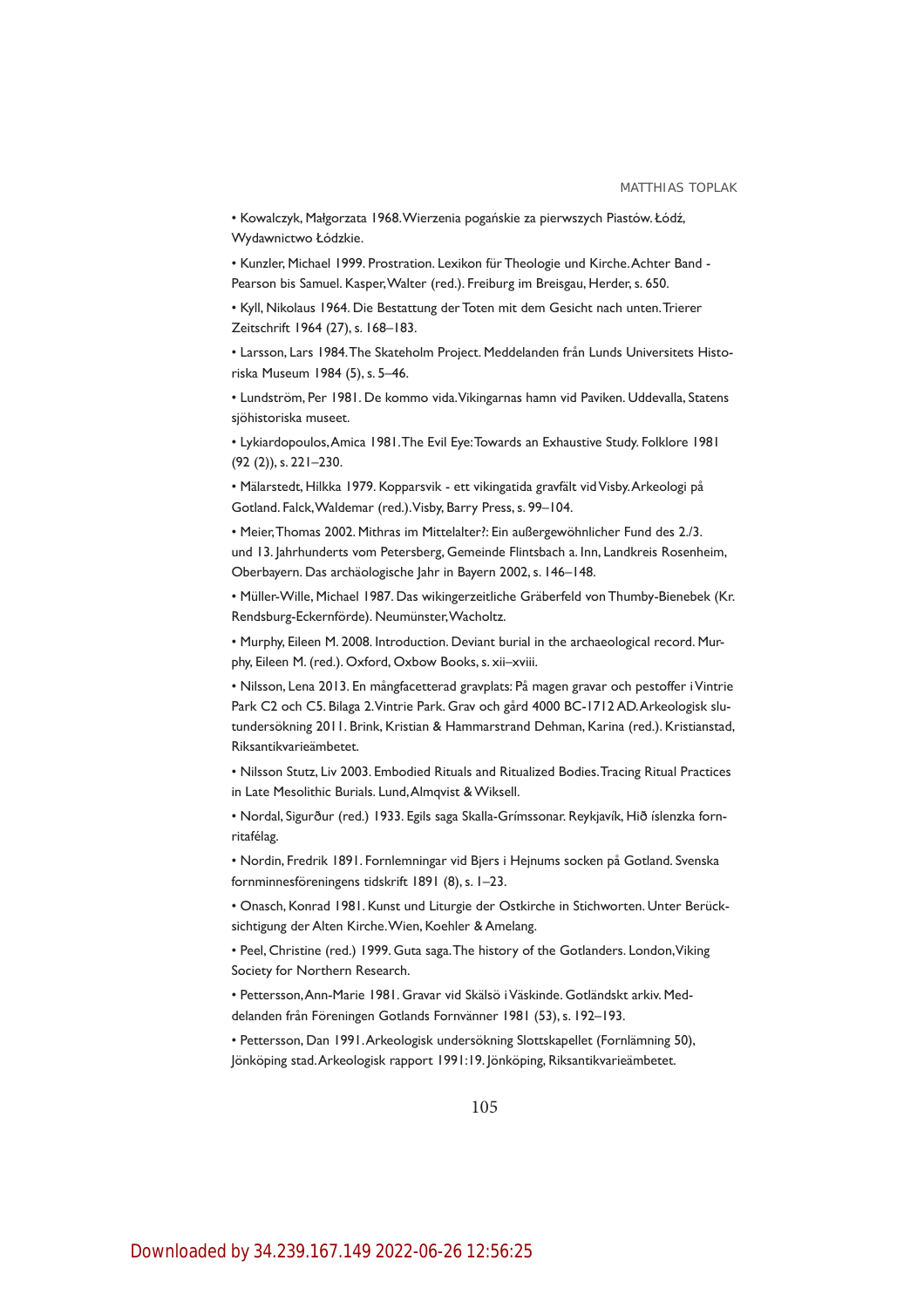• Pettersson, Hilkka 1966. Undersökningen av gravfältet vid Kopparsvik. Gotländskt arkiv. Meddelanden från Föreningen Gotlands Fornvänner 1966 (38), s. 7–18.

• Philpott, Robert 1991. Burial practices in roman Britain. A survey of grave treatment and furnishing A.D. 43–410. Oxford.

• Prehn, Burkhard 2005. Totenkrone und Eselsbegräbnis - Bestattungen und Bestattungsplätze in Spätmittelalter und Früher Neuzeit. Archäologie unter dem Straßenpflaster. 15 Jahre Stadtkernarchäologie in Mecklenburg-Vorpommern. Jöns, Hauke, Lüth, Friedrich & Schäfer, Heiko (red.). Schwerin, Archäologisches Landesmuseum MV, s. 459–464.

• Price, Neil 2010. Passing into Poetry: Viking-Age Mortuary Drama and the Origins of Norse Mythology. Medieval Archaeology 2010 (54), s. 123–156.

• Price, Neil 2012a. Dying and the Dead: Viking Age mortuary behaviour. The Viking World. Brink, Stefan & Price, Neil (red.). London, Routledge, s. 257–273.

• Price, Neil 2012b. Mythical Acts: Material Narratives of the Dead in Viking Age Scandinavia. More than Mythology. Narratives, Ritual Practices and Regional Distribution in Pre-Christian Scandinavian Religions. Raudvere, Catharina & Schiødt, Jens P. (red.). Lund, s. 13–46.

• Rahtz, Philip A. 1993. English Heritage Book of Glastonbury. London, Batsford Ltd.

• Rahtz, Philip A. & Hirst, Sue 1974. Beckery Chapel, Glastonbury, 1967–8. Glastonbury, Glastonbury Antiquarian Society.

• Reynolds, Andrew 2009. Anglo-Saxon Deviant Burial Customs. Oxford, Oxford University Press.

• Salin, Édouard 1952. La civilisation mérovingienne. Deuxième partie. Les sépultures. Paris, Picard.

• Sandholm, Åke 1965. Primsigningsriten under nordisk medeltid. Åbo, Åbo akademi.

• Saxe, Arthur 1970. Social Dimensions of Mortuary Practices. Michigan, University of Michigan.

• Schmitz-Esser, Romedio 2014. Der Leichnam im Mittelalter. Einbalsamierung, Verbrennung und die kulturelle Konstruktion des toten Körpers. Ostfildern, Jan Thorbecke.

• Schütte, Sven 1989. Die Grabkapelle des Otto von Northeim. Hammaburg 1989 (9), s. 247–263.

• Sellevold, Berit J. 1989. Gravskikk i en brytningstid: Haug på Hadseløya. Meta. Medeltidsarkeologisk tidskrift 1989 (4), s. 18–36.

• Sellevold, Berit J., Hansen, Ulla L. & Jørgensen, Jørgen B. 1984. Iron Age Man in Denmark. Prehistoric Man in Denmark. Kopenhagen, Kongelige Nordiske oldskriftselskab.

• Silberman, Neil A. 2004. In Flanders Fields: Uncovering the carnage of World War I. Archaeology 2004 (57 (3)), s. 24–29.

• Sjöberg, Anders 1985. Orthodoxe Mission in Schweden im 11. Jahrhundert? Society and trade in the Baltic during the Viking Age. Papers of the VIIth Visby Symposium held at Gotlands Fornsal, Gotland's Historical Museum, Visby, August 15th - 19th, 1983. Lindquist,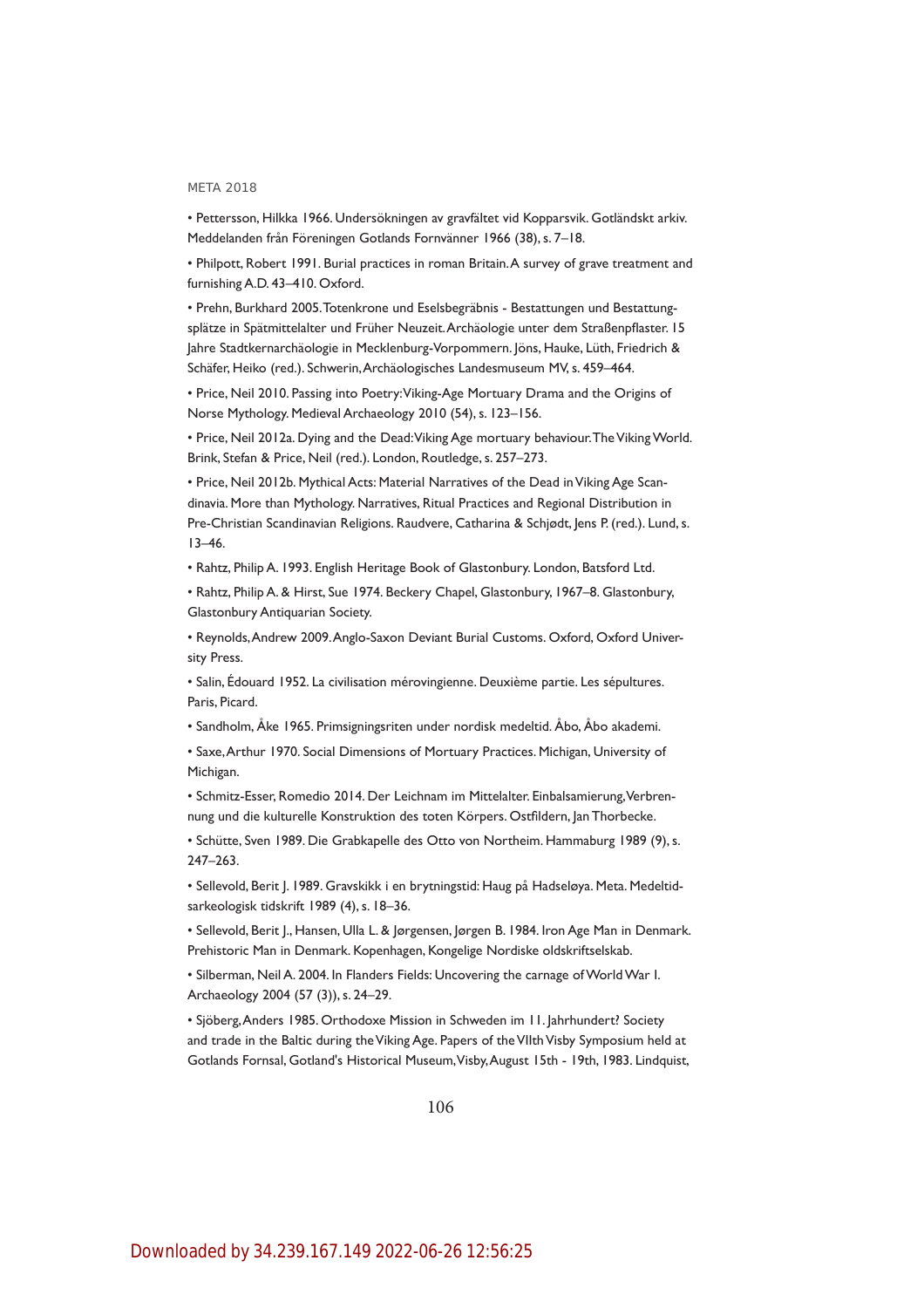Sven-Olof (red.). Visby, Gotlands fornsal, s. 69–78.

• Skaarup, Jørgen 1989. Dobbeltgrave. Skalk 1989 (3), 4-8.

• Skóra, Kalina 2014. Twarzą do ziemi: O specyficznej kategorii grobów ludności kultury wielbarskiej. Honoratissimum assensus genus est armis laudare. Studia dedykowane Profesorowi Piotrowi Kaczanowskiemu z okazji siedemdziesiątej rocznicy urodzin. Madyda-Legutko, Renata & Rodzińska-Nowak, Judyta (red.). Kraków, Towarzystwo Wydawnicze "Historia Iagiellonica", s. 473–482.

• Speer, Andreas & Binding, Günther (red.) 2000. Abt Suger von Saint-Denis. Ausgewählte Schriften. Ordinatio, De consecratione, De administratione. Darmstadt, WBG.

• Staecker, Jörn 1996. Searching for the unknown: Gotland's churchyards from a gender and missionary perspecitve. Lund Archaeological Review 1996 (2), s. 63–86.

• Staecker, Jörn 1999. Rex regum et dominus dominorum. Die wikingerzeitlichen Kreuzund Kruzifixanhänger als Ausdruck der Mission in Altdänemark und Schweden. Stockholm, Almqvist & Wiksell.

• Staecker, Jörn 2009. Geschlecht, Alter und materielle Kultur: Das Beispiel Birka. Reallexikon der germanischen Altertumskunde. Festschrift für Heiko Steuer zum 70. Geburtstag. Brather, Sebastian, Geuenich, Dieter & Huth, Christoph (red.). Berlin, s. 475–500.

• Stylegar, Frans-Arne 2007. The Kaupang cemeteries revisited. Kaupang in Skiringssal. Kaupang Excavation Project Publication Series 1. Skre, Dagfinn (red.). Aarhus, Aarhus University Press, s. 65–101.

• Svanberg, Frederik 2003. Decolonizing the Viking Age. Death rituals in south-east Scandinavia 900-1000. Stockholm, Almqvist & Wiksell.

• Svoboda, Jiří 2015. Perspectives on the Upper Palaeolithic in Eurasia: The Case of the Dolní Vestonice-Pavlov sites. Human Origin Sites and the World Heritage Convention in Eurasia. Volume I. Sanz, Nuria (red.). Ciudad de México, United Nations Educational, Scientific and Cultural Organization, s. 190–204.

• Swanström, Eric 1982. Ett bidrag till S:t Hans och S:t Pers historia. Gotländskt arkiv. Meddelanden från Föreningen Gotlands Fornvänner 1982 (54), s. 77–84.

• Taylor, Alison 2008. Aspects of deviant burial in Roman Britain. Deviant burial in the archaeological record. Murphy, Eileen M. (red.). Oxford, Oxbow Books, s. 91–114.

• Thäte, Eva S. 2007. Monuments and minds. Monument re-use in Scandinavia in the second half of the first Millennium AD. Lund, Acta Archaeologica Lundensia.

• Thunmark-Nylén, Lena 1995. Churchyard finds from Gotland (11th-12th centuries). Archaeology east and west of the Baltic. Jansson, Ingmar (red.). Stockholm, Almqvist, s. 161–194.

• Thunmark-Nylén, Lena 1998. Die Wikingerzeit Gotlands. II - Typentafeln. Stockholm, Almqvist & Wiksell.

• Thunmark-Nylén, Lena 2000. Die Wikingerzeit Gotlands. IV:1-3 - Katalog. Stockholm, Almqvist & Wiksell.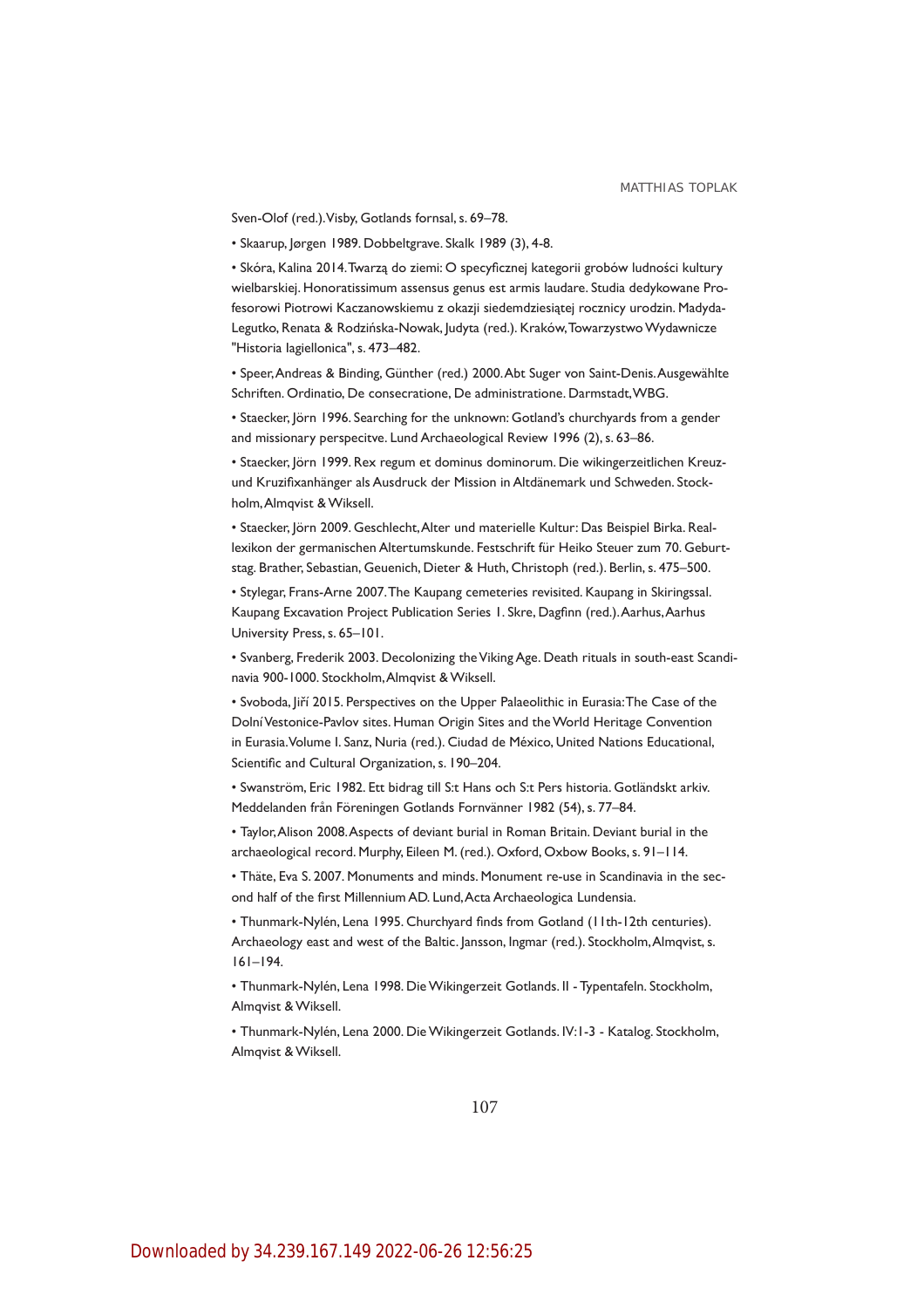• Toplak, Matthias S. 2015. Prone Burials and Modified Teeth at the Viking Age Cemetery of Kopparsvik: The Changing of Social Identities at the Threshold of the Christian Middle Ages. Analecta Archaeologica Ressoviensia 2015 (10), s. 77–97.

• Toplak, Matthias S. 2016a. Das wikingerzeitliche Gräberfeld von Kopparsvik auf Gotland. Studien zu neuen Konzepten sozialer Identitäten am Übergang zum christlichen Mittelalter. Bd. I - Text. Tübingen, TOBIAS-lib Universität Tübingen.

• Toplak, Matthias S. 2016b. Das wikingerzeitliche Gräberfeld von Kopparsvik auf Gotland. Studien zu neuen Konzepten sozialer Identitäten am Übergang zum christlichen Mittelalter. Bd. II - Katalog. Tübingen, TOBIAS-lib Universität Tübingen.

• Toplak, Matthias S. 2017. ,Deviant burials' und Bestattungen in Bauchlage als Teil der Norm: Eine Fallstudie am Beispiel der Wikingerzeit Gotlands. Frühmittelalterliche Studien 2017 (51), s. 39–56.

• Tsaliki, Anastasia 2008. Unusual burials and Necrophobia: An Insight into the Burial Archaeology of Fear. Deviant burial in the archaeological record. Murphy, Eileen M. (red.). Oxford, Oxbow Books, s. 1–16.

• Victor, Helena 2015. Sandby borg: Ett fruset ögonblick under folkvandringstiden. Grävda minnen. Från Skedemosse till Sandby borg. Arnell, Kjell-Håkan & Papmehl-Dufay, Ludvig (red.). Kalmar, Kalmar Läns Musem, s. 96–115.

• Waitz, Georg (red.) 1884. Scriptores rerum Germanicarum in usum scholarum separatim editi. MGH SS rer. Germ. 55. Hannover, Monumenta Germaniae Historica.

• Weber, Jörg 1999. Untersuchungen auf dem Kirchhof der Marienkirche in Anklam. Archäologische Berichte aus Mecklenburg-Vorpommern 1999 (6), s. 135–148.

• Wiegelmann, Günter 1966. Der "lebende Leichnam" im Volksbrauch. Zeitschrift für Volkskunde 1966 (62), s. 161–184.

• Wilhelmson, Helene 2017. Perspectives from a human-centred archaeology. Iron Age people and society on Öland. Lund, Lund University.

• Wilke, Georg 1931. Die Bestattung in Bauchlage. Mannus 1931 (23), s. 202–206.

• Wilke, Georg 1933. Die Bestattungen in Bauchlage und verwandte Bräuche. Homenagem a Martins Sarmento. Miscelanea de estudos em honra do investigador vimaranense. No centenario do seu nascimento (1833-1933). Sarmento, Francisco M. (red.). Guimaraes, Sociedade Martins Samento, s. 449–490.

• Wilson, David M. 1992. Anglo-Saxon Paganism. London, Routledge.

• Wittkopp, Blandine 2009. Der Dominikanerfriedhof in Straußberg: Sonderbestattungen, Sicheln und ihre Interpretation. Ethnographisch-Archäologische Zeitschrift 2009 (50), s. 179–195.

• Zachrisson, Torun 2014. Trälar fanns: Att synliggöra ofria 550-1220 e.Kr. i Sverige. Att befolka det förflutna. Fem artiklar om hur vi kan synliggöra människan och hennes handlingar i arkeologiskt material. Nordic Tag mötet 2011 på Linnéuniversitetet, Kalmar. Carlie, Anne (red.). Stockholm, Riksantikvarieämbetet, s. 73–91.